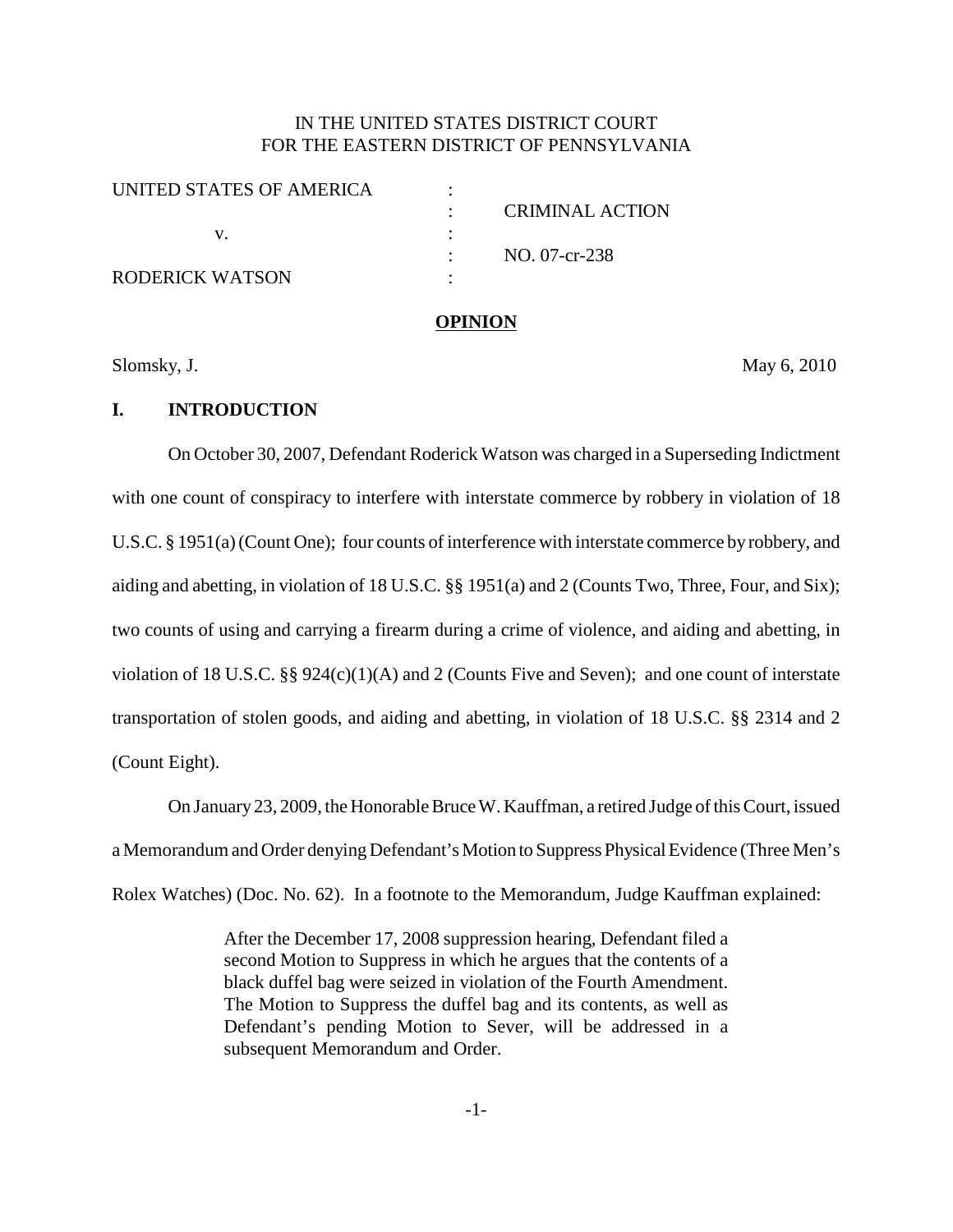Doc. No. 62, at 8 n.6.

Currently before the Court is Defendant's Motion to Suppress Physical Evidence (Black Duffel Bag recovered on August 30, 2007) (Doc. No. 60). On December 24, 2008, Defendant filed the Motion at issue as an addendum to the Motion to Suppress Physical Evidence (Three Men's Rolex Watches) (Doc. No. 50). On January 20, 2009, the Government filed a Response in Opposition to Defendant's Addendum (Doc. No. 61). On April 5, 2010, the Government filed a sealed supplemental Opposition Brief (Doc. No. 88).

Also before the Court is a Motion to Sever (Doc. No. 55) filed by Defendant on June 6, 2008. On November 20, 2008, the Government filed an Omnibus Response in Opposition to Defendant's Pre-Trial Motions, which included a Response to the Motion to Sever (Doc. No. 58). On April 14, 2010, the Court held a hearing on the Motion to Suppress Physical Evidence (Black Duffel Bag) and the Motion to Sever. For the reasons that follow, the Court will deny both Motions.

# **II. STATEMENT OF FACTS**

On August 30, 2007, Defendant was inside a residence at 120 North Felton Street in Philadelphia, Pennsylvania when several agents of the Federal Bureau of Investigation and officers of the Philadelphia Police Department arrived at the residence with an arrest warrant for Defendant.<sup>1</sup> Special Agent Stephen J. Heaney, a nineteen-year veteran of the FBI and seven-year veteran of the bank robbery/violent crimes squad, was a leader of the investigation of Defendant Watson that led to his arrest. (Hearing Transcript, April 14, 2010 ("Tr.") at 30:20-31:5). The investigation included

<sup>&</sup>lt;sup>1</sup>At the April 14, 2010 hearing, the Government presented testimony from Special Agent Stephen Heaney and Defendant presented testimony from Tiffany McGeth, a resident of the home where Defendant was arrested. The factual findings are based on the testimony of these witnesses, Judge Kauffman's Memorandum dated January 23, 2009, and this Court's credibility determinations.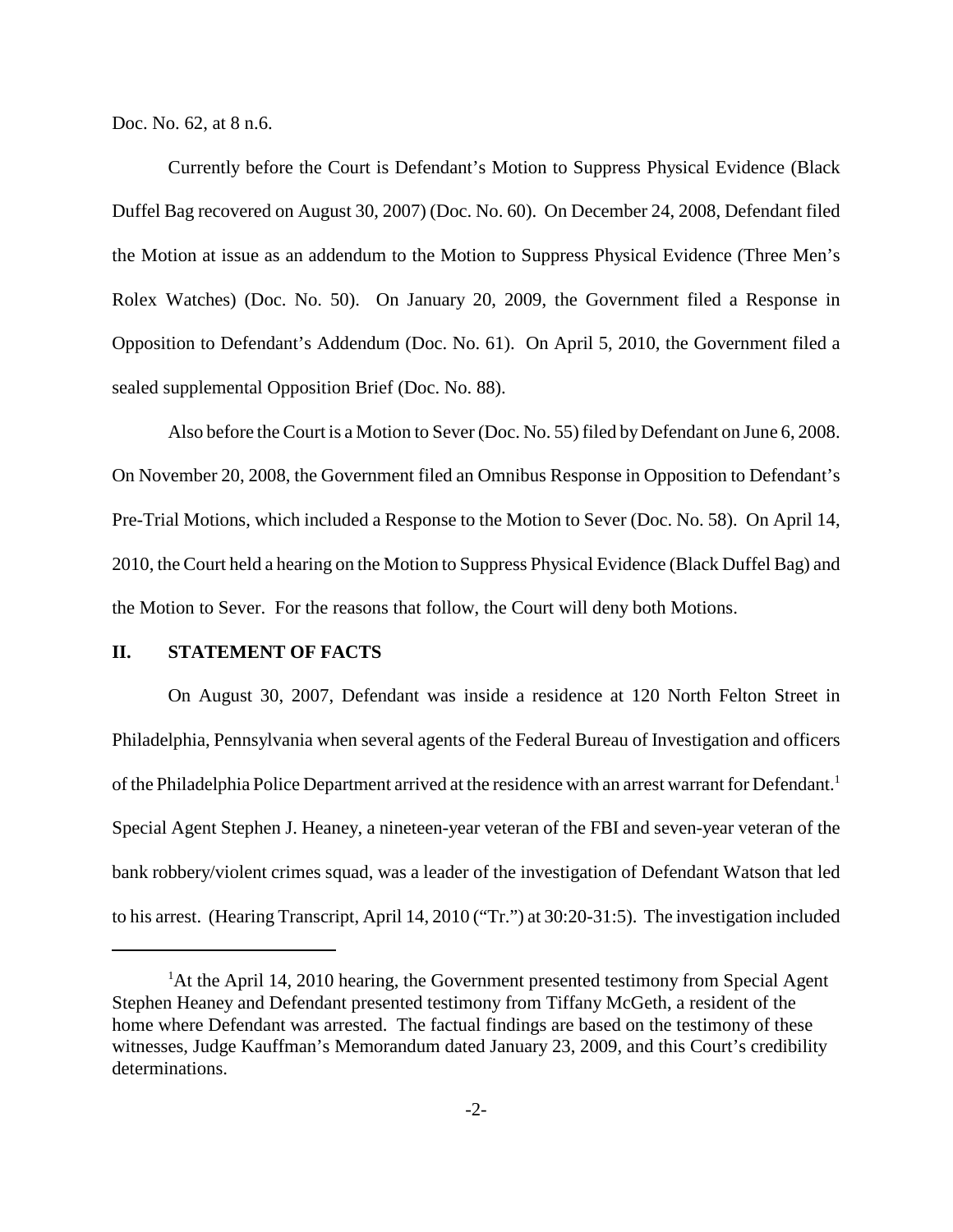surveillance of different locations based on Defendant's phone records. (Id. at 53:20-24.)

On the afternoon of August 30, 2007, Agents knocked and announced their presence at 120 North Felton Street, after which Defendant stated that he would open the door and come onto the porch. (Id. at 39:24-40:2.) Upon being arrested, Defendant asked to go back into the house. Once inside, he was searched and jewelry was removed from his person. (Id. at 40:6-11.) Subsequently, Defendant was removed from the residence and transported to the local FBI office. (Id. at 40:11-12.)

After the arrest, several FBI Agents remained inside the house. Agent Heaney stayed to interview Tiffany McGeth, a female resident of the home who was coming downstairs as Defendant was being escorted out of the house. (Id. at 40:15-16; 62:14-25.) Agent Heaney and Ms. McGeth sat at the dining room or kitchen table where they had a conversation about Defendant's arrest. (Id. at 40:16-25.) Agent Heaney explained that the FBI wanted to search the residence, and he presented her with a consent to search form. (Id. at 41:12-15.) Agent Heaney read the consent form to Ms. McGeth, and Agent Heaney explained to her that she had the right to refuse to sign the form. (Id. at 42:25-43:14.) Ms. McGeth signed the consent form, as did Agent Heaney and Special Agents Kevin McShane and William Shute. (Id. at 42:4-9.) Additionally, Ms. McGeth orally granted permission to the Agents to search the home. (Id. at 42-22-43:14.) After Ms. McGeth signed the consent form, a black duffel bag was found behind the table in the dining room area and wasseized. (Id. at 44:16-22; 72:1-13.) Ms. McGeth admitted that she did not own the black duffel bag, nor had she ever seen the bag before. (Id. at 119:2-19.)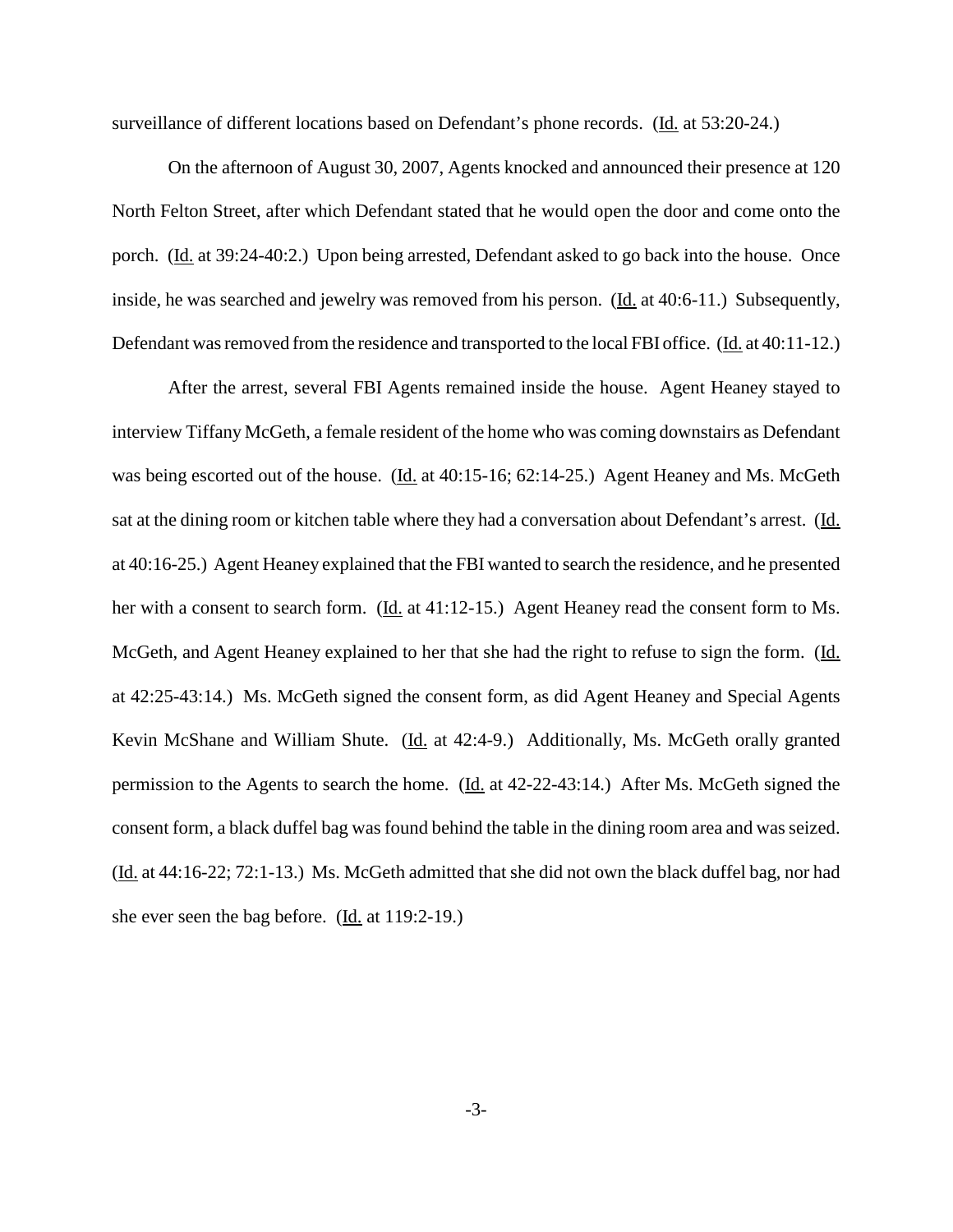#### **III. MOTION TO SUPPRESS**

#### A. Motion to Suppress Standard

The Fourth Amendment protects "[t]he right of the people to be secure in their persons, houses, papers, and effects, against unreasonable searches and seizures." U.S. Const. Amend. IV. Whether a search is reasonable will depend upon its nature and all of the circumstances surrounding it. United States v. Whitted, 541 F.3d 480, 484 (3d Cir. 2008). As a general rule, on a Motion to Suppress evidence obtained during a search and seizure, the movant bears the burden of proof. United States v. Johnson, 63 F.3d 242, 245 (3d Cir. 1995). "However, once the defendant has established a basis for his motion, *i.e.*, the search or seizure was conducted without a warrant, the burden shifts to the government to show that the search or seizure was reasonable." Id.; see also United States v. Ritter, 416 F.3d 256, 261 (3d Cir. 2005). Generally, warrantless searches are presumed to be unreasonable and suppression of all evidence obtained from an unreasonable search is the appropriate remedy. United States v. Myers, 308 F.3d 251, 278-79 (3d Cir. 2002) (citing Mapp v. Ohio, 367 U.S. 643, 654-55 (1961) (describing the exclusionary rule of criminal procedure)).

Here, the Government concedes that the Agents seized the evidence at issue during a warrantless search. The Government contends, however, that the seizure of the black duffel bag from Ms. McGeth's home falls squarely within an exception to the warrant requirement. Specifically, the Government argues that Ms. McGeth consented to a search of the premises, thus negating the requirement to obtain a search warrant. In contrast, Defendant Watson claims that Ms. McGeth did not offer valid consent to the Agents to search her home, and that the black duffel bag is the product of a warrantless search and seizure that is unreasonable under the Fourth Amendment.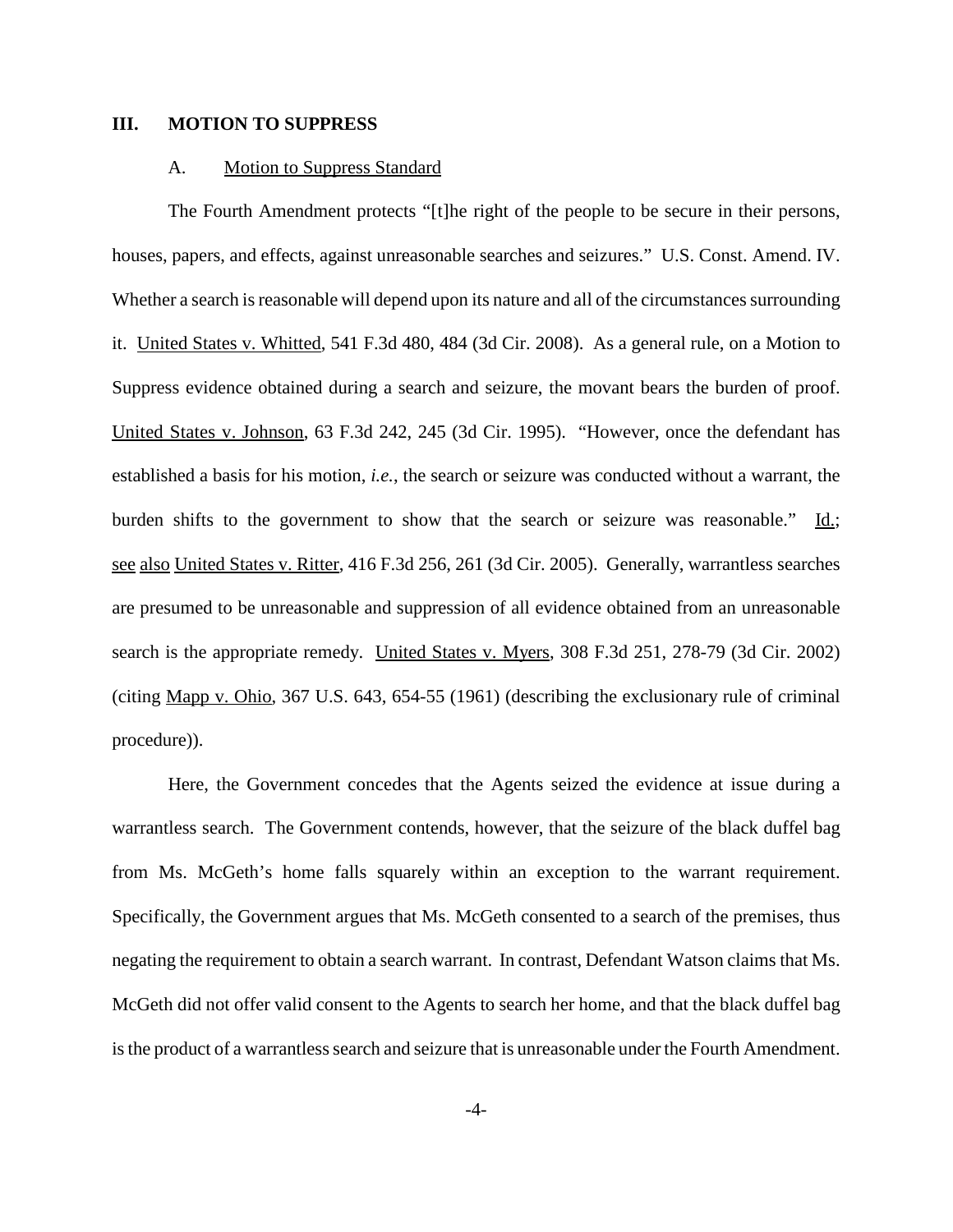#### B. Defendant Has Legal Standing to Challenge the Search

As a preliminary issue, the Government argues that Defendant Watson lacks legal standing to contest the reasonableness of the search of Ms. McGeth's residence.<sup>2</sup> As the oft-quoted adage notes, the "Fourth Amendment protects people, not places." United States v. Katz, 389 U.S. 347, 351-52 (1967). In other words, "[t]o invoke the Fourth Amendment's exclusionary rule, a defendant must demonstrate that his own Fourth Amendment rights were violated by a challenged search or seizure." United States v. Stearn, 597 F.3d 540, 551 (3d Cir. 2010) (citing Rakas v. Illinois, 439 U.S. 128, 132-34 (1978)). A defendant's Fourth Amendment rights are not violated by the introduction of evidence obtained in violation of a third party's rights. Rather, Fourth Amendment rights are "personal," and the defendant "bears the burden of proving not only that the search... was illegal, but also that he had a legitimate expectation of privacy in [the place searched]." Rawlings v. Kentucky, 448 U.S. 98, 104 (1980); see also United States v. King, 2010 WL 438417, \*5 (3d Cir. Feb. 8, 2010) ("To establish standing, the party contesting the legality of the search bears the threshold burden of establishing that he or she had a reasonable expectation of privacy in the property searched and the item seized.").

In certain circumstances, a person may have a legitimate expectation of privacy in the home of someone else. United States v. Perez, 280 F.3d 318, 337 (3d Cir. 2002). For example, the Supreme Court has held that a co-resident of a shared dwelling or overnight guest in a home may claim the protection of the Fourth Amendment. See Minnesota v. Carter, 525 U.S. 83, 90 (1998); Minnesota v. Olson, 495 U.S. 91, 110 (1990).

<sup>&</sup>lt;sup>2</sup>The Government raised the standing issue for the first time in its April 5, 2010 supplemental Opposition brief (Doc. No. 88). Consequently, Judge Kauffman made no findings as to the standing issue in the Memorandum dated January 23, 2009 (Doc. No. 62).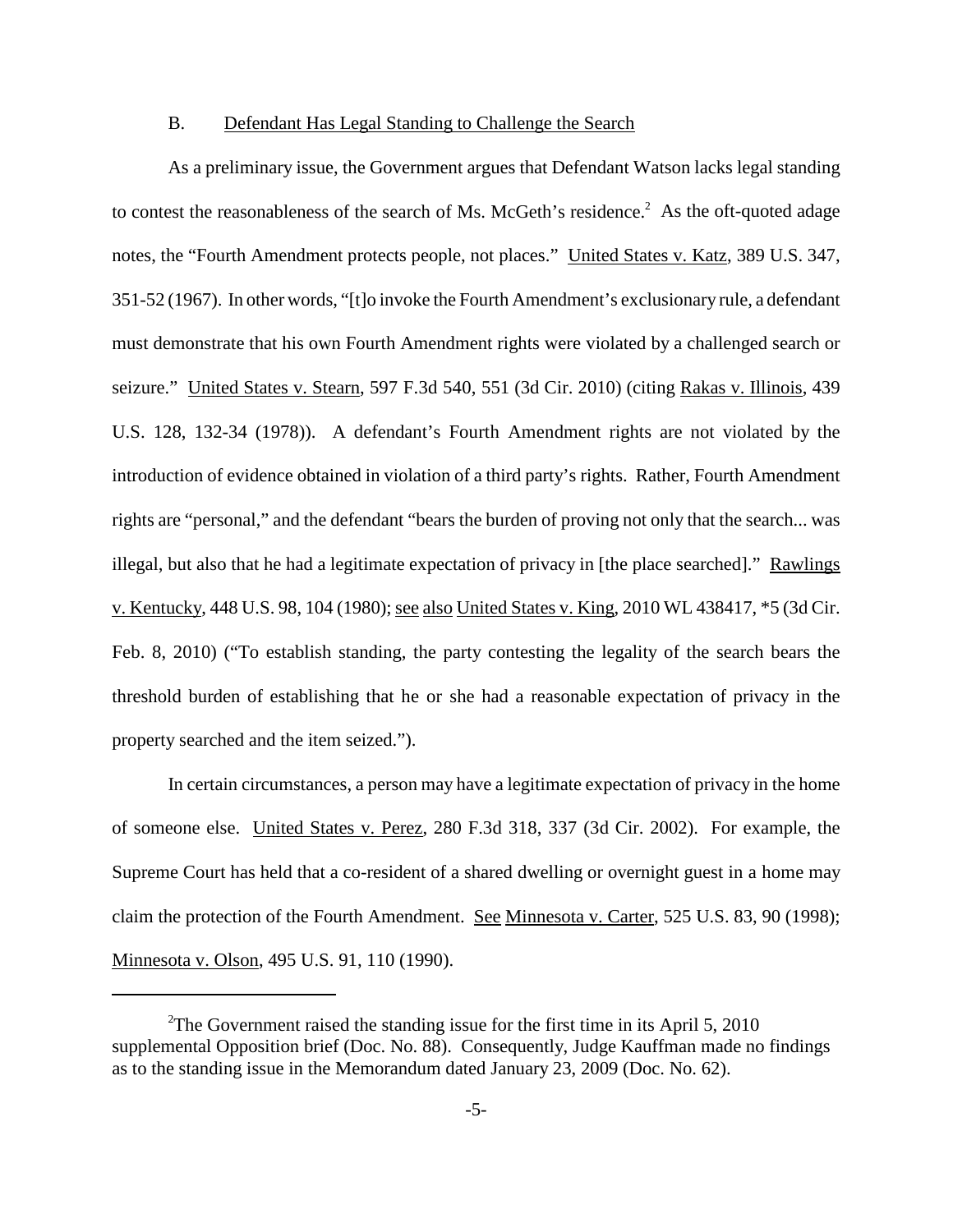At issue here is whether Defendant Watson has standing to challenge the search of Ms. McGeth's residence by virtue of being a co-resident or an overnight guest. The Government argues that Defendant did not have a legitimate expectation of privacy in Ms. McGeth's residence because he was merely an occasional visitor. (Govt. Supplemental Brief, at 5). The Government contends that though Defendant Watson was involved in a romantic relationship with Ms. McGeth, he is married to and resides with another woman, and that Ms. McGeth lived in her residence solely with her mother and daughter. The Government also maintains that at the grand jury hearing dated October 17, 2007, Ms. McGeth explained that she had not seen Defendant for approximately one month before he appeared at her home on August 30, 2007. (McGeth Grand Jury Testimony Transcript, 24:13-16). Finally, the Government submits that Judge Kauffman found in the Memorandum dated January 23, 2009 that Defendant stayed at Ms. McGeth's residence "occasionally." (Doc. No. 62, at 2). Accordingly, the Government urges that Defendant lacks standing to raise a Fourth Amendment challenge to the search of Ms. McGeth's residence.

The Court is not persuaded by the Government's argument. At the hearing held on April 14, 2010, Ms. McGeth testified to the intimate nature of her relationship with Defendant Watson, including the frequency of his visits and the typical duration of his stay with her.<sup>3</sup> Ms. McGeth explained that Defendant had a key to the residence at 120 North Felton Street, and that he paid all of the bills. (Tr. at 78:24-79:5; 89:9-13.) Ms. McGeth testified that after Defendant was arrested, she and Defendant spoke on the telephone on a daily basis. (Id. at  $113:12-24$ .) Ms. McGeth revealed

<sup>&</sup>lt;sup>3</sup>Notably, Ms. McGeth did not appear or testify at the Suppression Hearing held on December 18, 2008 before Judge Kauffman. Consequently, Judge Kauffman did not make any credibility determinations or findings of fact based on her testimony in the Memorandum dated January 23, 2009 (Doc. No. 62).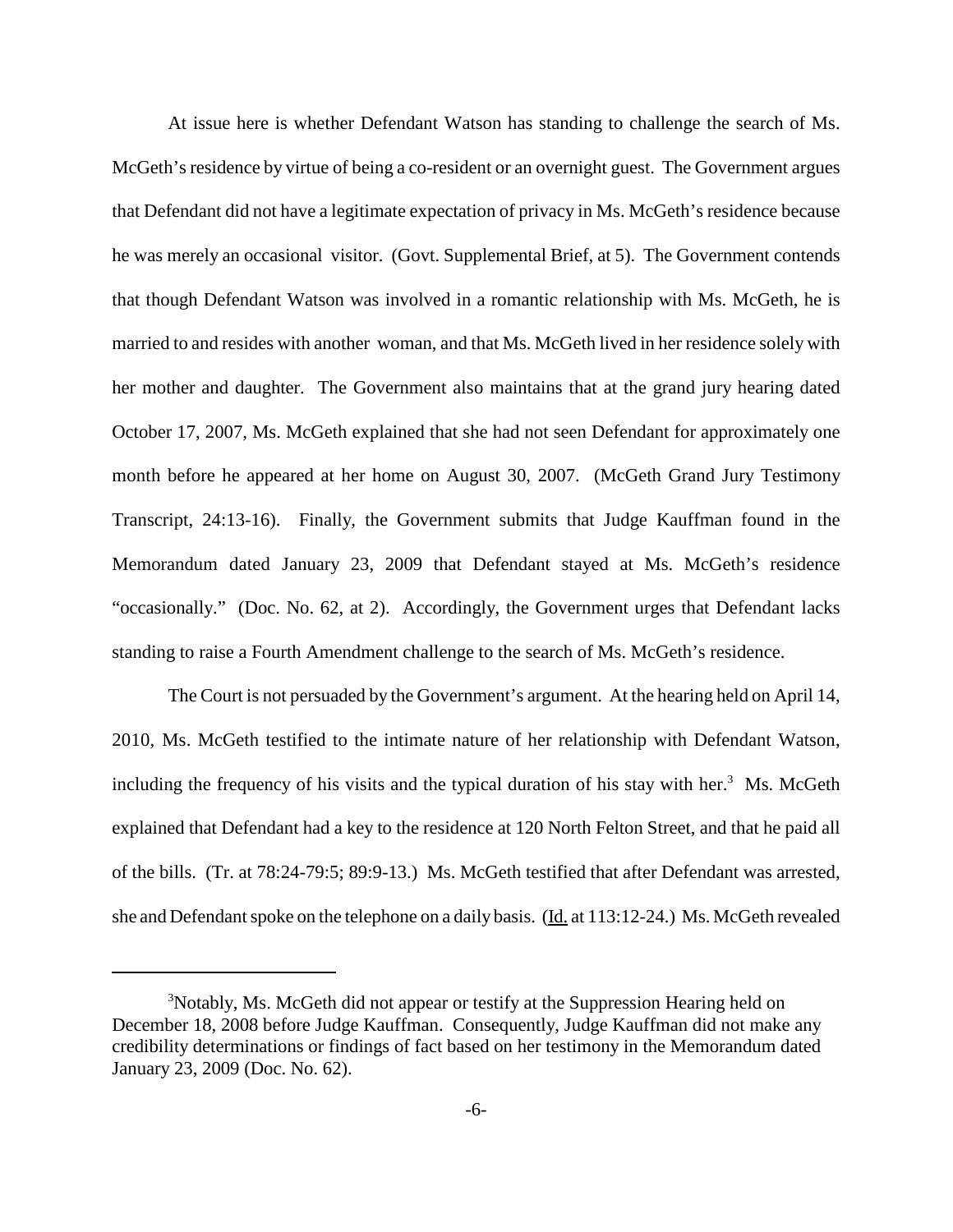that on August 30, 2007, Defendant called her to say that he was coming over to her home, and that she expected Defendant to stay overnight. (Id. at 79:10-22; 83:14-16.) Defendant arrived and let himself into the home by using his own key. (Id. at 79:23-25.) Ms. McGeth testified that when Defendant arrived at her home that day, she was upstairs in the bedroom with the door closed. She heard "some scrambling downstairs" but was not overly alarmed because she was expecting Defendant to arrive and let himself in. (Id. at 80:1-19.)

Based on this evidence, Defendant Watson has adequately established that on August 30, 2007, he had a reasonable expectation of privacy in Ms. McGeth's residence as an overnight guest. Accordingly, Defendant has legal standing to challenge the search of Ms. McGeth's residence and seizure of the black duffel bag.

## C. Black Duffel Bag and Its Contents

Defendant Watson argues that the black duffel bag found in Ms. McGeth's home is inadmissible evidence because it was the fruit of a warrantless search. <sup>4</sup> The Government responds

<sup>&</sup>lt;sup>4</sup>In the Addendum to the Motion to Suppress (Doc. No. 60), Defendant's argument is that the search was invalid because it went beyond the scope of Ms. McGeth's consent. (Addendum, ¶19.) Defendant concedes in the Addendum that: "The Agents interviewed McGeth. The Agents received verbal authority from McGeth to search the residence for the keys to the defendant's vehicle. Agent Heaney requested that Tiffany McGeth sign a "Consent to Search" form. She signed the form and the Agents searched the property." (Id.,  $\P$   $\P$ 12-13.)

However, at the hearing on April 14, 2010, Defendant raised a different argument for the first time through the testimony of Ms. McGeth. On direct examination, Ms. McGeth explained that: (1) she never gave Agent Heaney consent to search the house (Tr. 84:16-17); (2) she only received the Consent to Search form after the Agents searched the house and as they were leaving (Id. at 87:3-18); and (3) she never went over the Consent to Search form with Agent Heaney (Id. at 92:12-21).

The Court attributes this change in argument to Defense Counsel's contention that Ms. McGeth could not be found when the Motion was originally filed. (Id. at 19:6-10.) Consequently, the Court will address both Defendant's argument that Ms. McGeth never gave consent to search to Agent Heaney and Defendant's argument that the search went beyond the scope of Ms. McGeth's consent.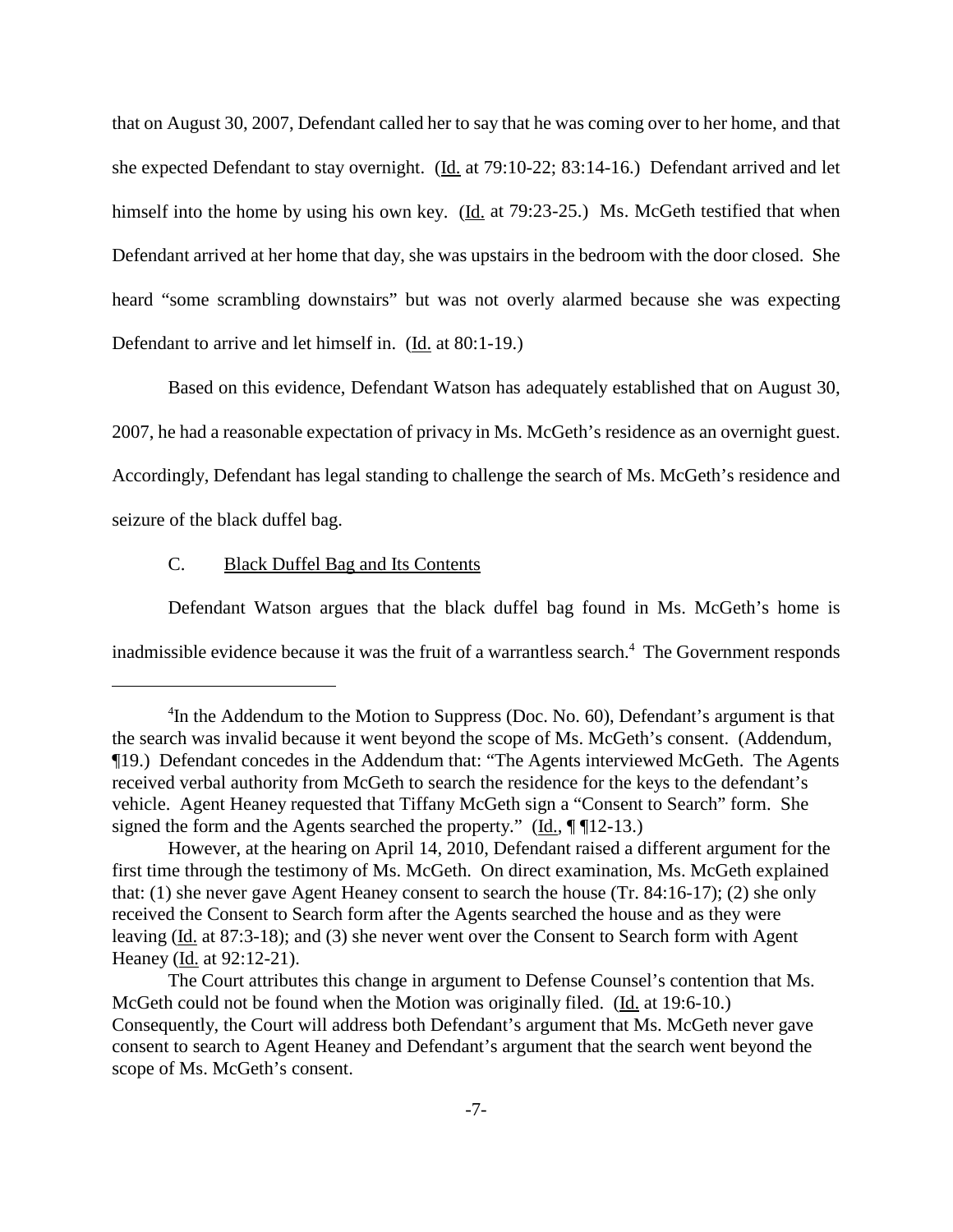that the search was valid because Ms. McGeth, a resident of the house where Defendant was arrested, consented to the search by the Agents. The Court agrees and finds that the black duffel bag, and the sledgehammer, crow bar, screwdriver, gloves and any other contents therein, are admissible as the product of a valid search under the voluntary consent doctrine, and the search did not exceed the scope of consent. 5

Generally, if voluntary consent is obtained from the person whose property is being searched or from a third party with common authority or joint control over the premises, the government may search the premises without a warrant. Schneckloth v. Bustamonte, 412 U.S. 218, 222 (1973) (finding that despite the general warrant requirement for searches of private residences, "[i]t is equally well settled that one of the specifically established exceptions to the requirements of both a warrant and probable cause is a search that is conducted pursuant to consent"). The Supreme Court has "long approved consensual searches because it is no doubt reasonable for the police to conduct a search once they have been permitted to do so." Florida v. Jimeno, 500 U.S. 248, 250-51 (1991). "To justify a search based on consent, the Government 'has the burden of proving that the consent was, in fact, freely and voluntarily given.'" United States v. Price, 558 F.3d 270, 277-78 (3d Cir. 2009) (quoting Bumper v. North Carolina, 391 U.S. 543, 548 (1968)).

There is "no talismanic definition of 'voluntariness,' mechanically applicable to the host of situations where the question has arisen." Schneckloth, 412 U.S. at 224. Rather, voluntariness is a question of fact to be determined by examining the totality of the circumstances. Id. at 227.

<sup>&</sup>lt;sup>5</sup>In the Memorandum dated January 23, 2009, Judge Kauffman found no merit to Defendant's argument that Ms. McGeth lacked actual authority to give consent, and the Court adopts Judge Kauffman's finding on this point. Whether Ms. McGeth actually gave consent, n.4 supra, was never raised before Judge Kauffman, and, consequently, Judge Kauffman made no factual findings on that issue.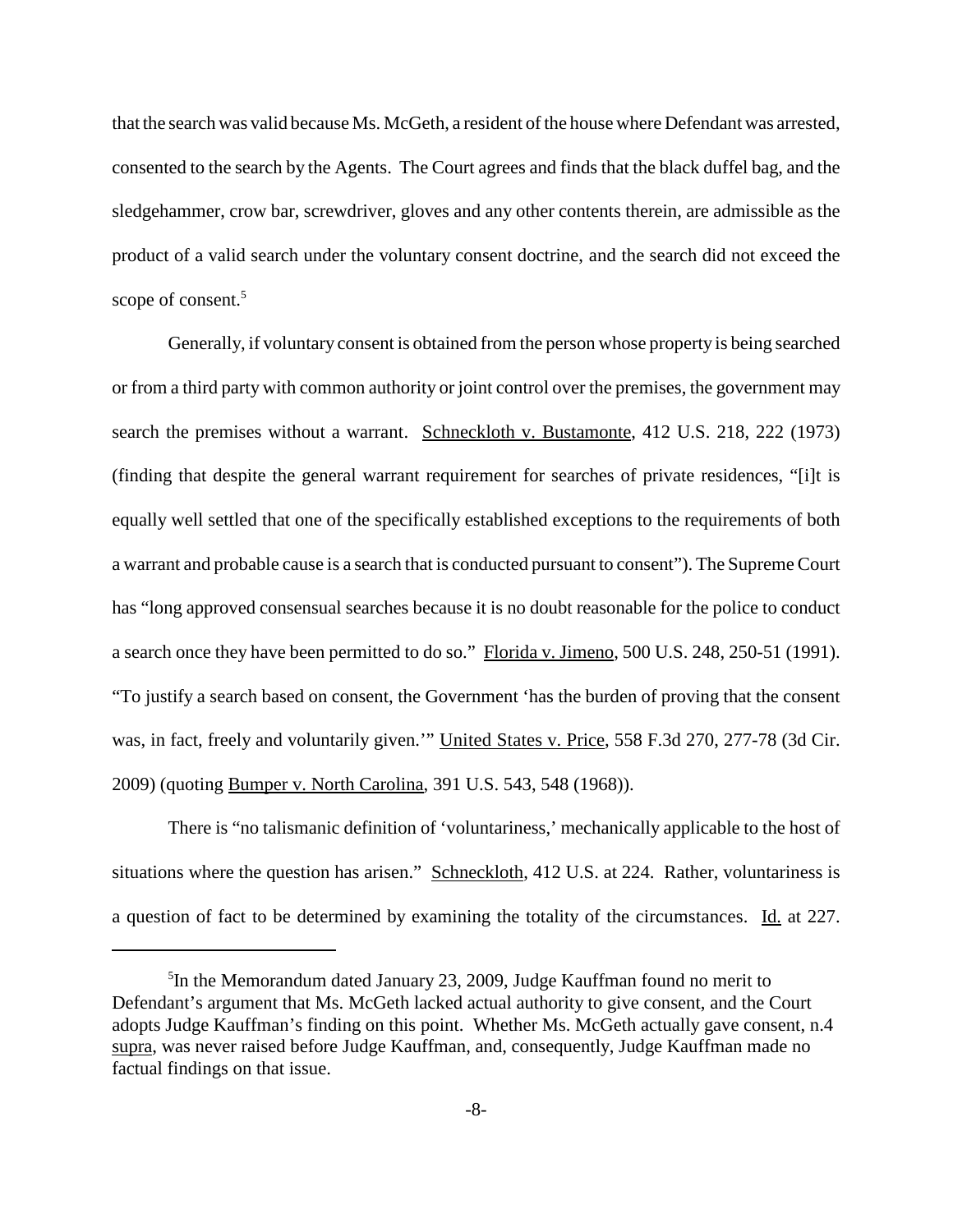Factors to consider include "the setting in which the consent was obtained [and] the parties' verbal and non-verbal actions," United States v. Givan, 320 F.3d 452, 459 (3d Cir. 2003), and the age, education, and intelligence of the subject. United States v. Kim, 27 F.3d 947, 955 (3d Cir. 2003).

Here, Agent Heaney testified that after Defendant Watson was arrested and escorted out of the residence at 120 North Felton Street, he and Ms. McGeth had a conversation while sitting at the kitchen or dining room table. (Tr. at 40:16-25.) He explained to Ms. McGeth that he had an arrest warrant for Defendant, and he showed her a "wanted" flyer for Defendant's arrest. (Id. at 40:15-25.) After three men's Rolex watches were found in Ms. McGeth's upstairs bathroom, which was addressed at length in Judge Kauffman's January 23, 2009 Memorandum, Agent Heaney presented Ms. McGeth with a "consent to search" form. (Id. at 41:14-15.) The consent to search form stated in relevant part:

| $\overline{1}$ . | I have been asked by Special Agents of the Federal Bureau of |  |  |
|------------------|--------------------------------------------------------------|--|--|
|                  | Investigation to permit a complete search of:                |  |  |
|                  | 120 N. Felton Street [handwritten]                           |  |  |
|                  | Philadelphia, PA 19139 [handwritten]                         |  |  |
| 2.               | I have been advised of my right to refuse consent.           |  |  |
| 3.               | I give this permission voluntarily.                          |  |  |

4. I authorize these agents to take any items which they determine may be related to their investigation.

Govt. Exhibit 1.

The form states "Department of Justice: Federal Bureau of Investigation" at the top. Underneath that heading are the words "Consent to Search," printed in bold, capital letters. Though Ms. McGeth wears glasses (Id. at 121:18-25), she stated at the hearing that she could see the words on the form without glasses. (Id.) Agent Heaney read the consent form aloud to Ms. McGeth and told her that she had the right to refuse to sign the form. (Id. at 41:14-15.)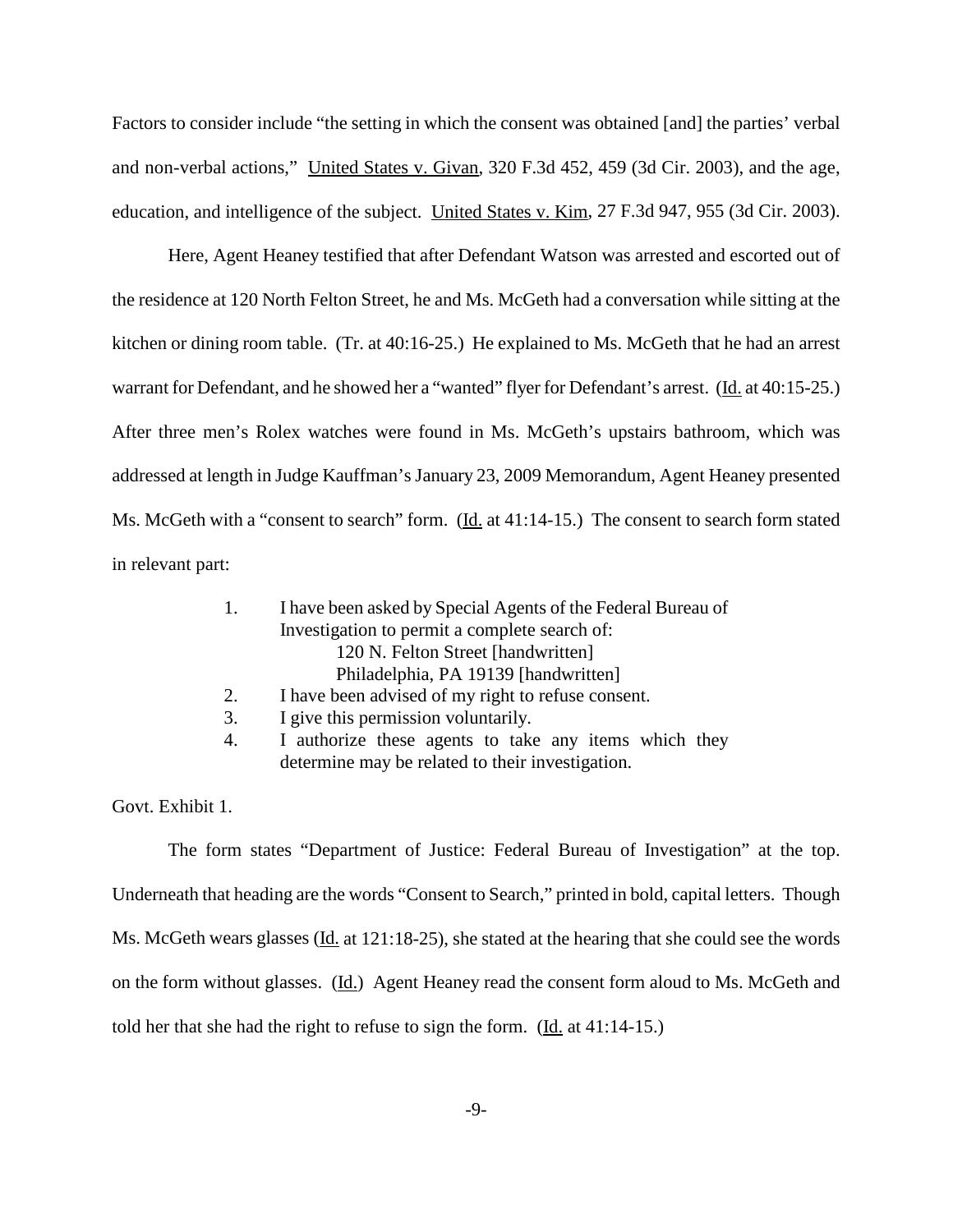The consent to search form, dated August 30, 2007, was signed by Tiffany McGeth and Agents Heaney, McShane and Shute. (Id. at 42:4-15.) Agent Heaney testified that Ms. McGeth permitted a complete search of the residence by signing this form and by orally granting permission to do so. (Id. at 42:17-25.) Agent Heaney explained that his impression was that Ms. McGeth understood the form that she was signing, why the Agents were inside of her home that day, and that she had the right to refuse to sign the form. (Id. at 42:22-43:3.) Ms. McGeth did not appear to be intoxicated, and the Agents did not attempt to threaten or coerce her into signing the form. (Id. at 42:5-15; 123:8-10.) After Ms. McGeth signed the consent form, Agents began a search of the residence. During the search, Agents found and seized the black duffel bag and its contents which included, *inter alia*, a crowbar and sledgehammer. Ms. McGeth testified that the bag did not belong to her, and that she had never seen the black duffel bag before. (Id. at 119:2-19.)

Under the totality of the circumstances, the Court finds that Ms. McGeth voluntarily consented to a search of her residence on August 30, 2007. Notwithstanding her testimony that Agents only asked her to sign the consent form after they had already completed the search (Id. at 87:3-16), that she did not know what she was signing (Id. at 92:17-21), and that the consent form does not feature a timestamp, the Court credits the testimony of Agent Heaney that Ms. McGeth granted consent without any reluctance, hesitation or limits whatsoever. There was no prolonged questioning, and Agents did not ask any incriminating questions before seeking consent to search. Agent Heaney alone discussed the consent form with Ms. McGeth while the other Agents waited for permission to search. Ms. McGeth's education level  $(12<sup>th</sup> Grade)$  and fluency in English are at least average, and there is no testimony that she was unable to read the consent form. (Id. at 102:4-13; 121:15-122:17.)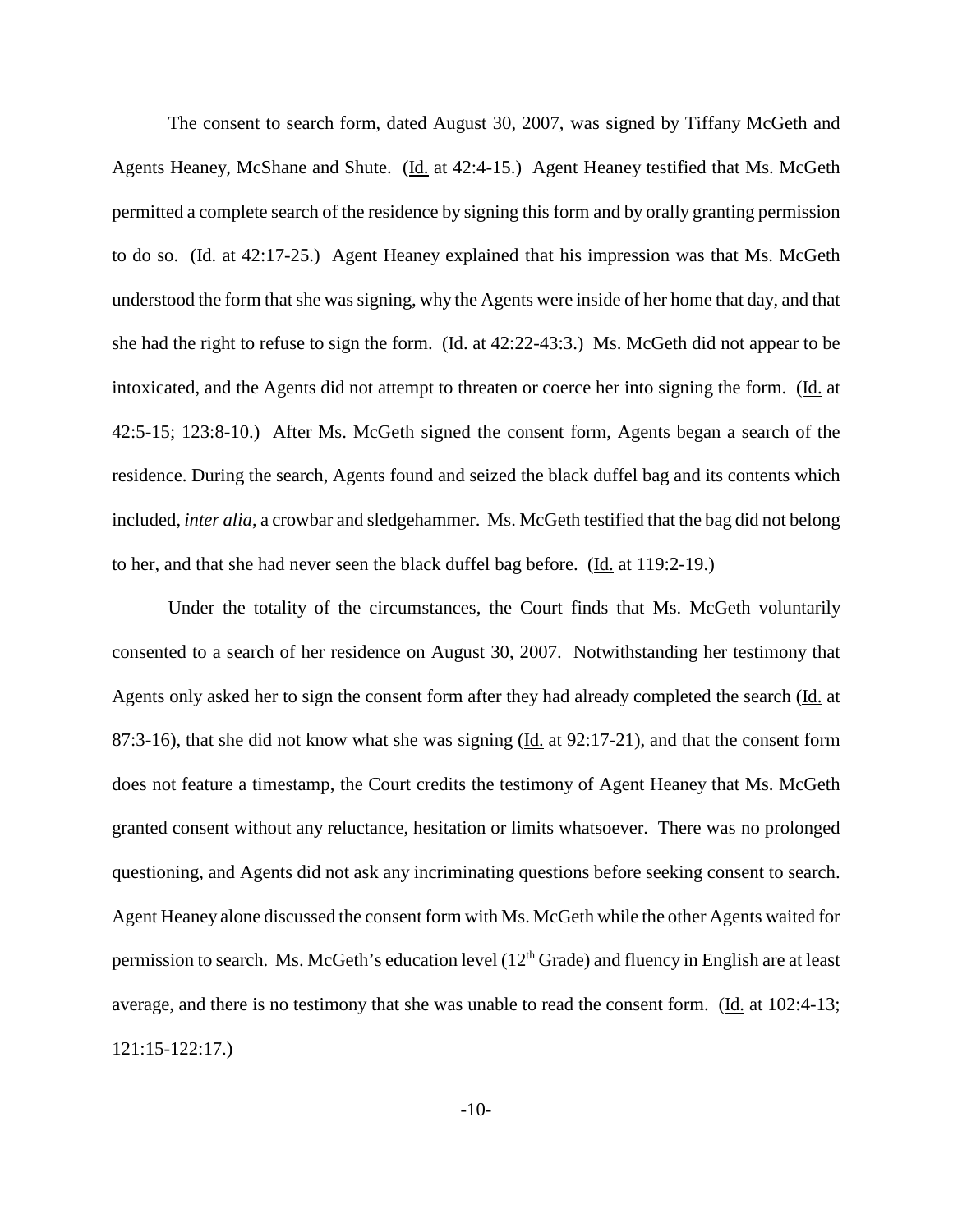In sum, the evidence shows that there was voluntary consent. Under these circumstances, Ms. McGeth's consent was voluntary, the search of her home was valid, and the seizure of the black duffel bag and its contents was not unreasonable. Consequently, Defendant Watson's Fourth Amendment rights were not violated, and the Motion to Suppress Physical Evidence (Black Duffel Bag) will be denied.

# **IV. MOTION TO SEVER**

On June 10, 2008, Defendant filed a Motion in Limine to sever Count Eight of the Superseding Indictment, which charges Defendant with interstate transportation of stolen goods under 18 U.S.C. § 2314 (Doc. No. 55). Defendant Watson claims that joinder of Count Eight with Counts One through Seven in the Superseding Indictment wasimproper under Fed. R. Crim. P. 8(a) and 14(a).

Fed. R. Crim. P. 8(a) provides as follows:

The indictment or information may charge a defendant in separate counts with 2 or more offenses if the offenses charged - whether felonies or misdemeanors or both - are of the same or similar character, or are based on the same act or transaction, or are connected with or constitute parts of a common scheme or plan.

Fed. R. Crim. P. 14(a) allows a defendant to seek pretrial severance of counts and provides

as follows:

(a) Relief. If the joinder of offenses or defendants in an indictment, an information, or a consolidation for trial appears to prejudice a defendant or the government, the court may order separate trials of counts, sever the defendants' trials, or provide any other relief that justice requires.

Defendant argues that joinder under Rule 8(a) was improper because the offenses alleged in

Count Eight are not "of the same or similar character" or "constitute parts of a common scheme or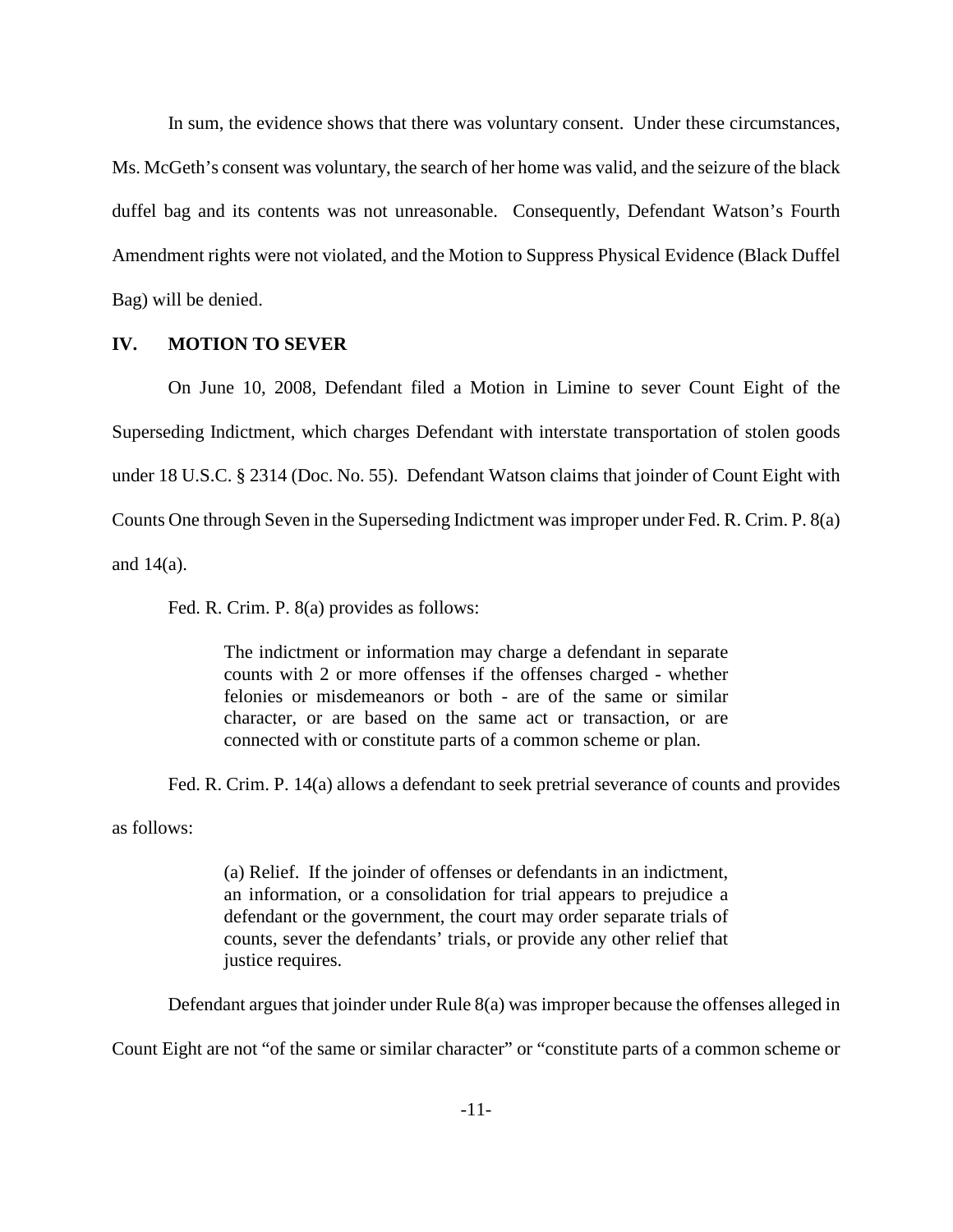plan" as those alleged in Counts One through Seven. Defendant claims that the allegations in Count Eight are that Defendant alone was involved in transporting stolen goods (three men's Rolex watches) from Chesapeake, Virginia to Philadelphia, Pennsylvania on or about August 30, 2007. In contrast, the allegations in Counts One through Seven involve alleged robberies that occurred between August 2003 and December 2004. The Government alleges in Counts One through Seven that Defendant did not act alone but rather acted as the ringleader of a conspiracy involving at least three other individuals. Finally, Counts One through Seven involve transporting goods from New Jersey to Pennsylvania, rather than from Virginia to Pennsylvania as alleged in Count Eight.

Defendant further contends that even if joinder is proper under Rule 8(a), Rule 14(a) allows the Court to exercise its discretion to sever counts if joinder will result in substantial prejudice to Defendant at trial. Defendant maintains that the allegations in Count Eight are separate and distinct from the allegations in Counts One through Seven because the robbery alleged in Count Eight was not part of a conspiracy and took place in a "wholly separate region of the country." (Def. Mot. to Sever, § 5.) Consequently, Defendant argues that bifurcation is warranted because he would suffer prejudice asfollows: (1) the jurymay cumulate evidence of crimes described in Counts One through Seven with the crimes described in Count Eight even though Count Eight consists of a robbery of different characteristics; and (2) the jury may improperly infer a criminal disposition with regard to Count Eight based on the allegations in Counts One through Seven.

The Government responds that joinder under Rule 8(a) is proper because all of the alleged robberies were of a similar character (i.e., jewelry store "smash and grab" robberies) and were part of a common plan or scheme "in which Watson engaged as the organizer of the robbery ring." (Govt. Omnibus Response, 10.) Additionally, the Government argues that even if the Court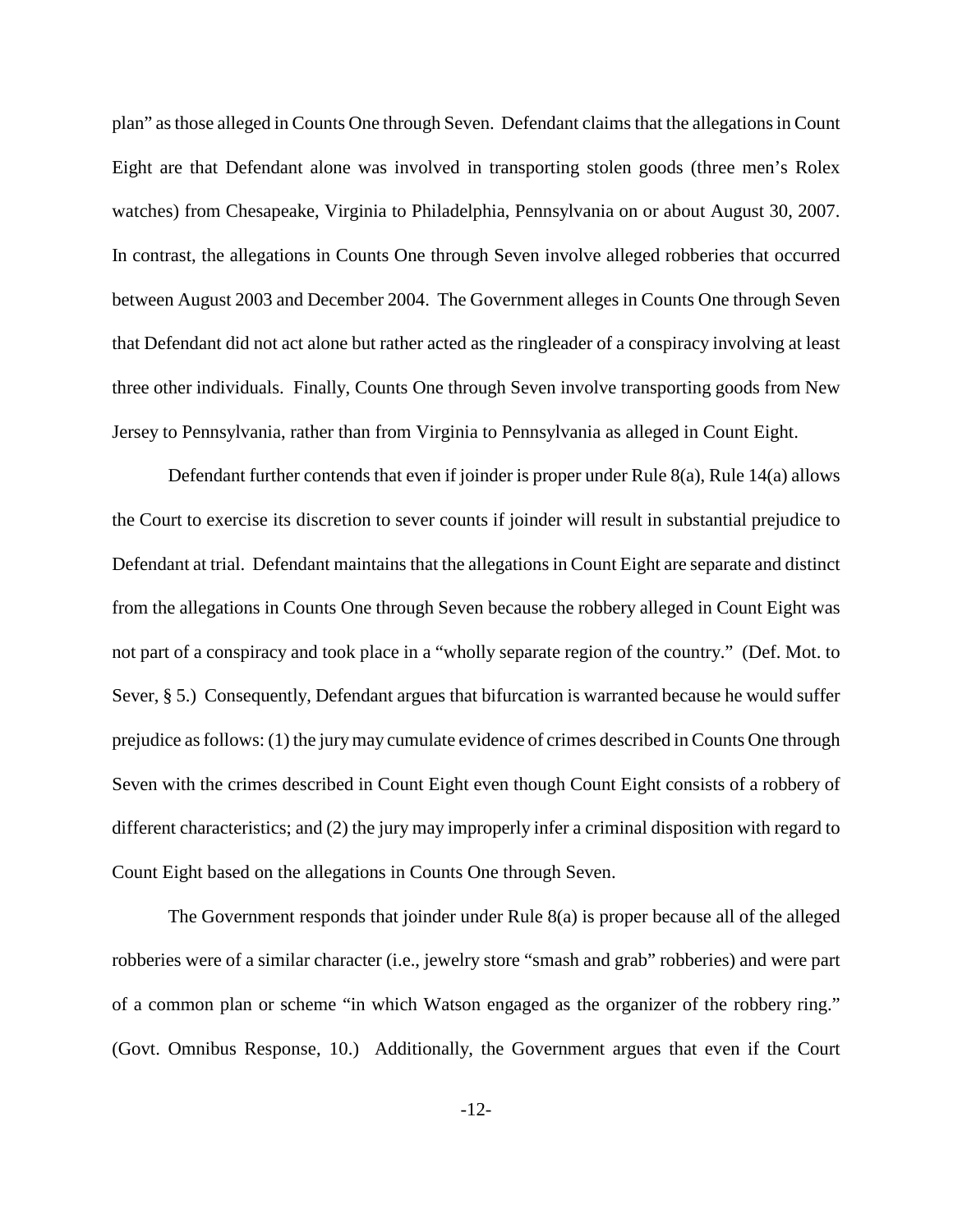bifurcates the proceedings and holds a trial on Counts One through Seven only, the same evidence would be admissible in a separate trial on Count Eight. Specifically, the Government contends that evidence of Defendant's involvement in other jewelry store robberies, including his possession of the crowbar and sledgehammer noted above, will be admissible to raise the inference that Defendant was responsible for taking and/or hiding the men's watches in Ms. McGeth's home. Further, evidence of the robberies alleged in Counts One through Seven would be admissible in a trial on Count Eight to prove Defendant's knowledge, identity, opportunity, and distinctive modus operandi. Consequently, the Government argues that severance under Rule 14(a) would serve no purpose as a jury will likely hear of Defendant's alleged criminal history regardless of whether the proceedings are bifurcated.

### A. Joinder under Rule  $8(a)$

"The purpose of Rule 8 is to 'promote economy of judicial and prosecutorial resources." United States v. Shaw, 2009 WL 3790310, \*6 (E.D. Pa. Nov. 9, 2009) (quoting United States v. Gorecki, 813 F.2d 40, 42 (3d Cir. 1987)). Rule 8(a) is a "liberal joinder provision," United States v. Niederberger, 580 F.2d 63, 66 (3d Cir. 1978), and judicial economy favorsjoinder. United States v. Sandini, 888 F.2d 300, 305 (3d Cir. 1989). Accordingly, Rule 8 is construed in favor of initial joinder, and courts construe the meaning of "same or similar character" very broadly. United States v. Hudgins, 338 Fed. App'x 150, 152 (3d Cir. 2009). Courts do not require all of the offenses in an indictment to be identical so long as a logical relationship exists between charges. United States v. Brooks, 2009 WL 116967, \*2 (E.D. Pa. Jan. 15, 2009) (stating that Rule 8(a) "sets a high wall for [defendant] to try to scale in order to achieve the requested severance").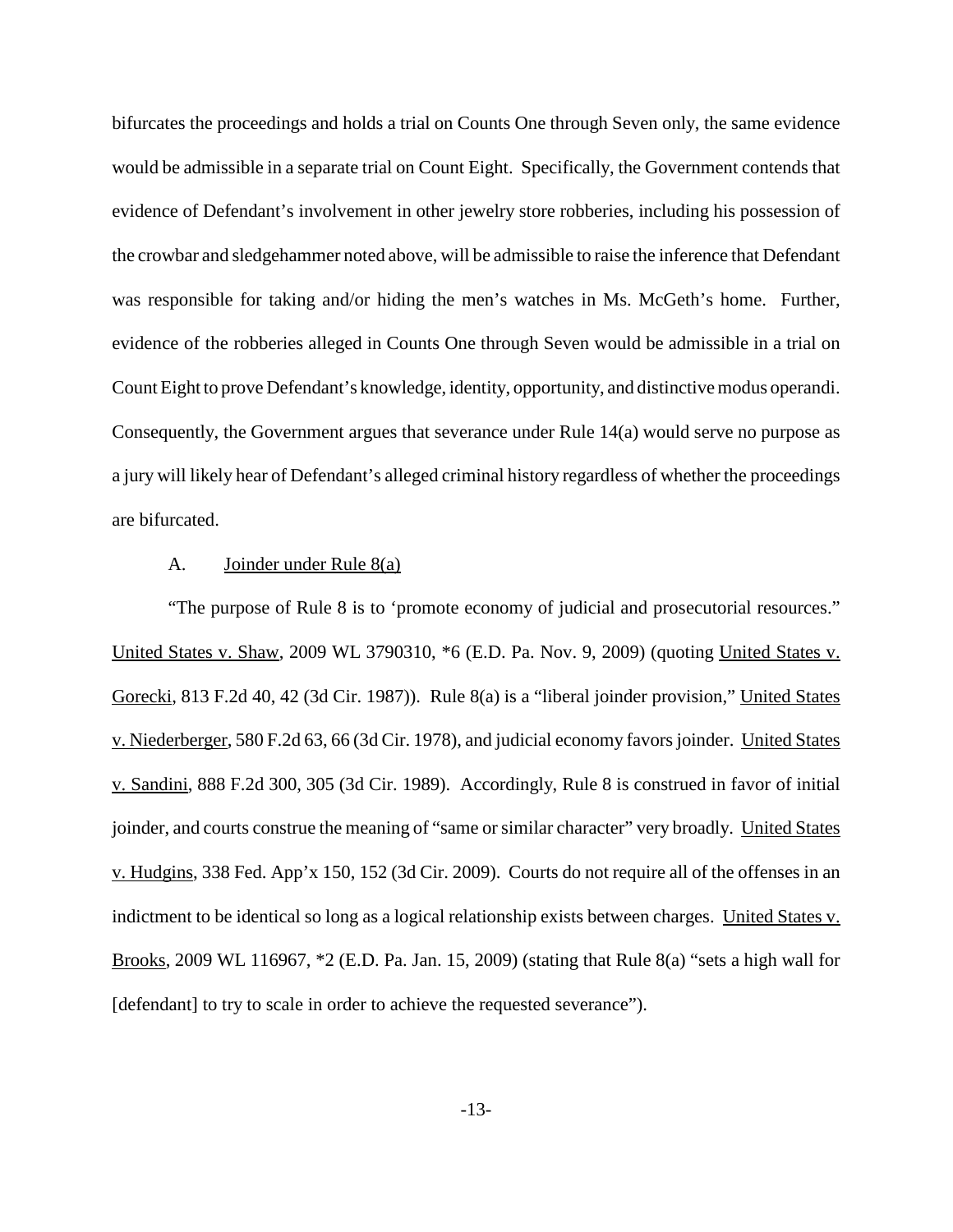The issue here is whether the charge arising out of a robbery of three men's Rolex watches on or about August 30, 2007 (Count Eight) and charges of earlier store robberies (Counts One through Seven) are of the "same or similar character" or are "connected with or constitute parts of a common scheme or plan." Defendant Watson argues that Count Eight was improperly joined with Counts One through Seven due to variances in time, location, and actors.

The Court is not persuaded by Defendant's argument. Although Count Eight arises out of acts that occurred nearly three years after the crimes alleged in Counts One through Seven, and Count Eight charges the unlawful transportation of stolen goods from Virginia to Pennsylvania, rather than from New Jersey to Pennsylvania as featured in other counts, the facts show a logical relationship between the charges, and that the offenses charged are of a similar character and constitute parts of a common scheme or plan. See Brooks, 2009 WL 116967, at \*2 ("Although the two [confrontations with police] were separated by seven months and more than a few miles in two different Philadelphia suburbs, they sufficiently share enough connection to invoke the presumption of judicial economy and service to the public interest addressed by joinder of offenses for a single trial.").

The five robberies from which the charges arise are similar in character and constitute a common scheme or plan. Each robbery allegedly involved an orchestrated plan by Defendant to forcefully rob a commercial store. Each robbery allegedly involved tools or weapons provided by Defendant. Each robbery allegedly involved Defendant acting in the capacity of driver and directing the transportation of stolen goods. Each robbery of a jewelry store allegedly involved a plan for Defendant to sell the stolen jewelry to a Philadelphia jeweler.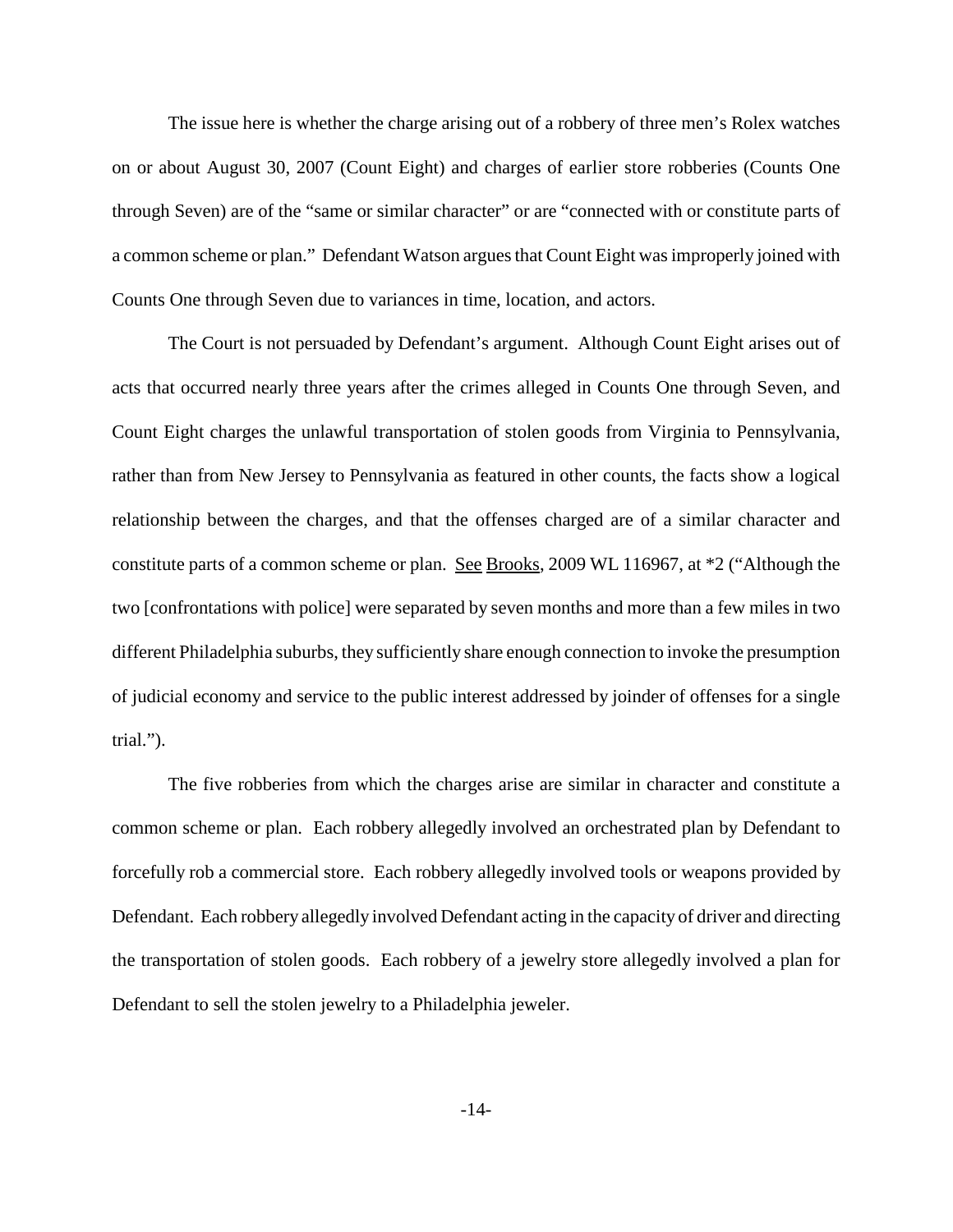According to the Government, the first robbery (Count Two) took place on or about June 4, 2002 at Whitehall Company Jewelers inside the Moorestown Mall in Moorestown, New Jersey. At this robbery, two males allegedly committed a "smash and grab" using tools such as hammers, gloves, and walkie-talkies provided by Defendant Watson. The individuals stole approximately \$33,096 in jewelry and fled to Philadelphia in a car driven by Defendant and accompanied by Jerome Jeter. Defendant allegedly sold the jewelry to a Philadelphia jeweler and paid the three accompanying males for their participation.

The second robbery (Count Three) took place on or about August 15, 2003 at NMG Gold Exchange in Philadelphia. At this robbery, Defendant, Jerome Jeter and an unidentified male allegedly entered the store and jumped over the counter to steal approximately \$5,000 in jewelry. Defendant once again drove the getaway car, sold the jewelry to a Philadelphia jeweler and paid the two accompanying males.

The third robbery (Count Four) took place on or about December 23, 2004 at the Sally Beauty Supply Store in Philadelphia. For this robbery, Defendant allegedly orchestrated a plan for Jerome Jeter and two additional males to commit a "smash and grab" of a jewelry store. Once again, the Government alleges that Defendant provided the males with hammers, masks and gloves, and drove the malesto the location. Thistime, however, Defendant allegedly provided a Colt .38 caliber revolver to Jeter in addition to the other robbery tools. Upon arrival at the target store, the males aborted the jewelry store robbery plan. Thereafter, Defendant allegedly directed the three males instead to rob the Sally Beauty Supply store next-door to the jewelry store. The individuals committed armed robbery of the beauty supply store and fled with approximately \$136.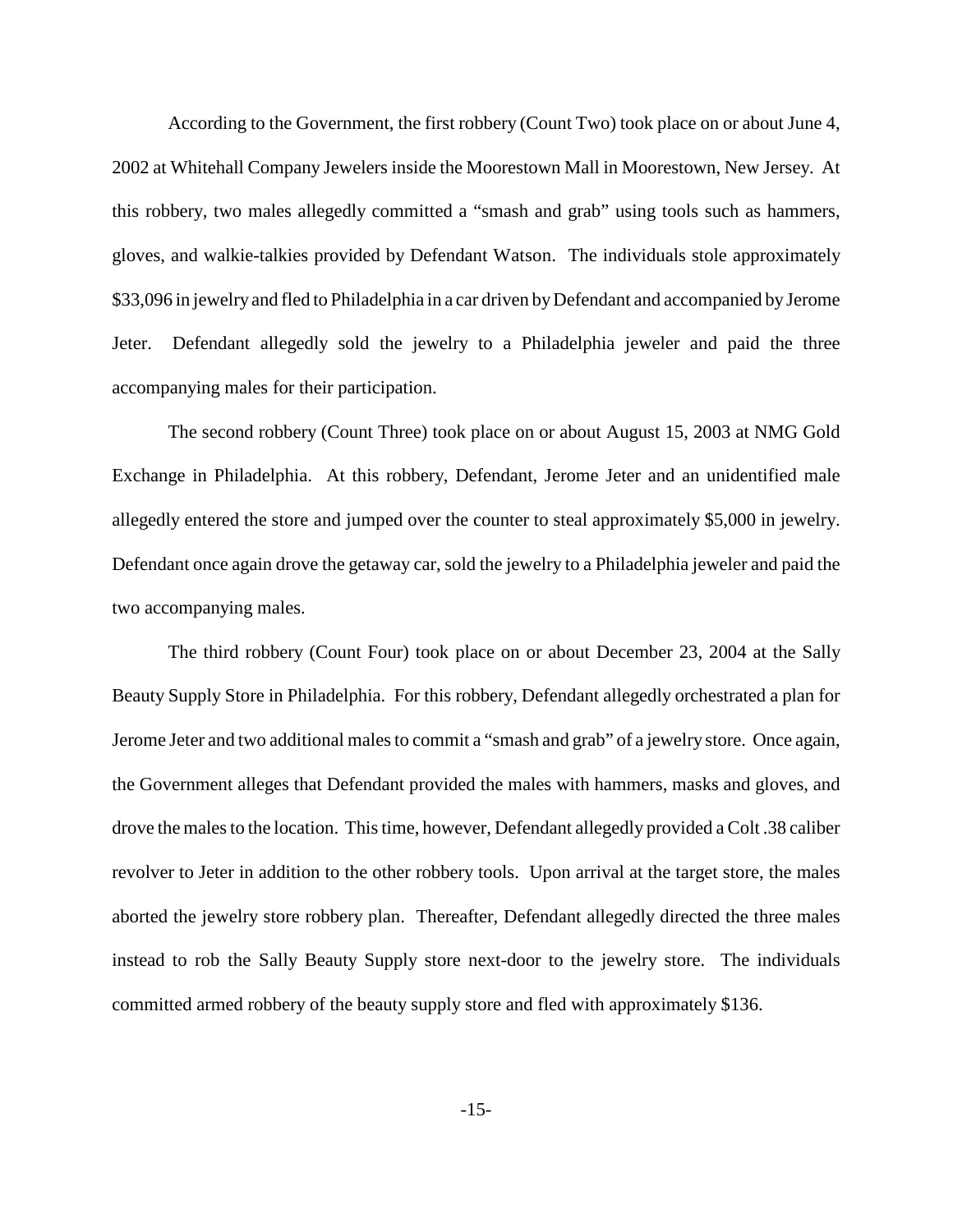The fourth robbery (Count Six) also took place on or about December 23, 2004 at an A-Plus Sunoco Store in Philadelphia. Forthisrobbery, Defendant directed the same threemales who robbed the Sally Beauty Supply Store to commit a similar armed robbery of this store. The individuals used disguises and a firearm provided by Defendant to steal money from cash registers. This time, the individuals fled in a getaway car while Defendant allegedly followed in a van. A high-speed chase between the individuals and police ensued, and Defendant attempted unsuccessfully to prevent the police from stopping the stolen getaway car by driving his van between the police cars and the getaway car.

The fifth robbery (Count Eight) took place on or about August 30, 2007, nearly three years after robberies three and four. Apparently, the Government intends to prove that Defendant unlawfully transported three men's Rolex watches worth approximately \$24,325 from Chesapeake, Virginia to Philadelphia. The Government also intends to prove that it was Defendant's job to "transport[] the stolen jewelry back to Philadelphia to 'fence' or sell the stolen items to a Philadelphia jeweler." (Indictment, ¶12.)

The Court agrees with the Government that the variance in time, location, and actors of the robberies outlined by Defendant are not so great as to negate the similar character of the five robberies for Rule 8(a) purposes. The circumstances surrounding the five robberies are not exactly identical, but they need not be identical for joinder to be appropriate under Third Circuit case law. See, e.g., United States v. Bailey, 223 Fed. App'x 157, 161 (3d Cir. 2007) (finding no reversible error where the District Court found proper joinder of two counts arising from two arrests approximately eighteen months apart). Rather, the Court's holding is consistent with recent District Court case law in this Circuit involving robberies and issues of joinder. See United States v.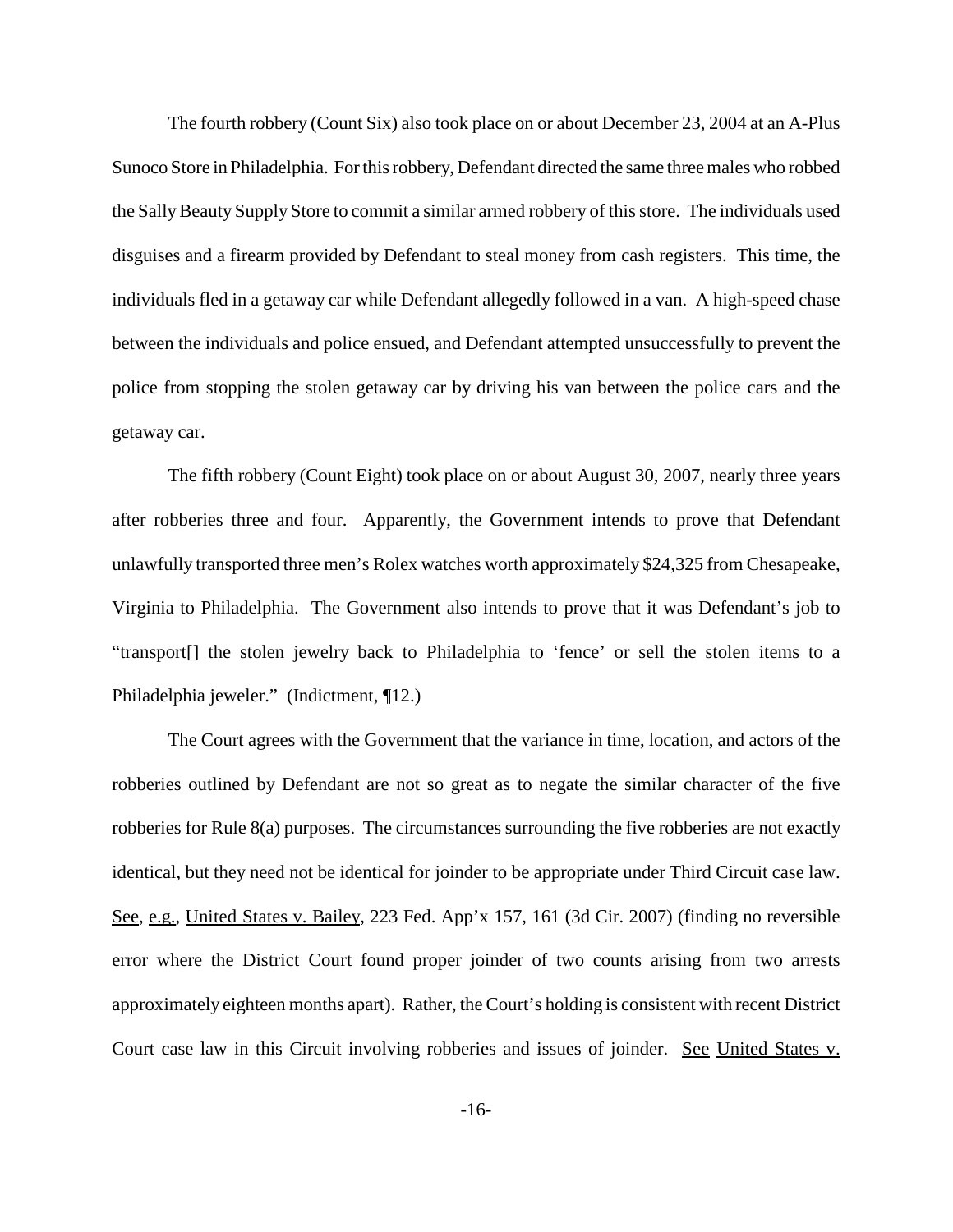Gordon, 2004 WL 1879988, \*2 n.1 (E.D. Pa. Aug. 17, 2004) (explaining that the Government need not "show that a series of robberies all employed clown masks, an unusually worded demand note, or a particular weapon" to satisfy the requirements of Rule 8(a)); United States v. Oliver, 379 F.Supp. 2d 754, 763-64 (E.D. Pa. 2005) (finding that the trial court would have acted within its discretion in denying a motion to sever and that Defendant suffered no prejudice because the trial court instructed the jury to consider each robbery separately); United States v. McNeill, 2007 WL 2234516, \*2 (W.D. Pa. Aug. 2, 2007) (finding joinder proper where, *inter alia*, Defendant allegedly committed four robberies with the same co-actor and where the modus operandi of robberies was identical). 6

For these reasons, the Court holds that there is a sufficient nexus between the Eight Counts of the Superseding Indictment, notwithstanding the temporal separation and the variation in the alleged incidents. The five robberies described above are of a "similar character" and constitute a "common scheme or plan" to properly invoke the presumption of judicial economy addressed by the joinder provision under Rule 8(a).

<sup>&</sup>lt;sup>6</sup>The Court's decision is also supported by case law outside of the Third Circuit. See United States v. Alexander, 135 F.3d 470, 476 ( $7<sup>th</sup>$  Cir. 1998) ("Counts may be joined pursuant to [the same or similar character] prong of the rule if the offenses 'are of like class,' even if they are not temporally or evidentially related."); United States v. Coleman, 22 F.3d 126, 133 ( $7<sup>th</sup>$  Cir. 1994) ("Further, the similarity of character of different offenses does not significantly depend on their separation in time...Simply put, if offenses are of like class, although not connected temporally or evidentially, the requisites of proper joinder should be satisfied so far as Rule 8(a) is concerned."); United States v. Muniz, 1 F.3d 1018, 1023 ( $10^{th}$  Cir. 1993) (finding proper joinder even where the "offenses took place on different dates at different locations, and different witnesses and evidence were presented on each count"); United States v. Kirkpatrick, 22 F.3d 50, 2008 WL 869978, \*6 (Dec. 1, 1998) (finding proper joinder although the offenses were "not connected temporally or evidentially"); United States v. Werner, 620 F.2d 922, 926 ( $2<sup>nd</sup>$  Cir. 1980) (finding proper joinder where the offenses were committed over twentyfive months apart).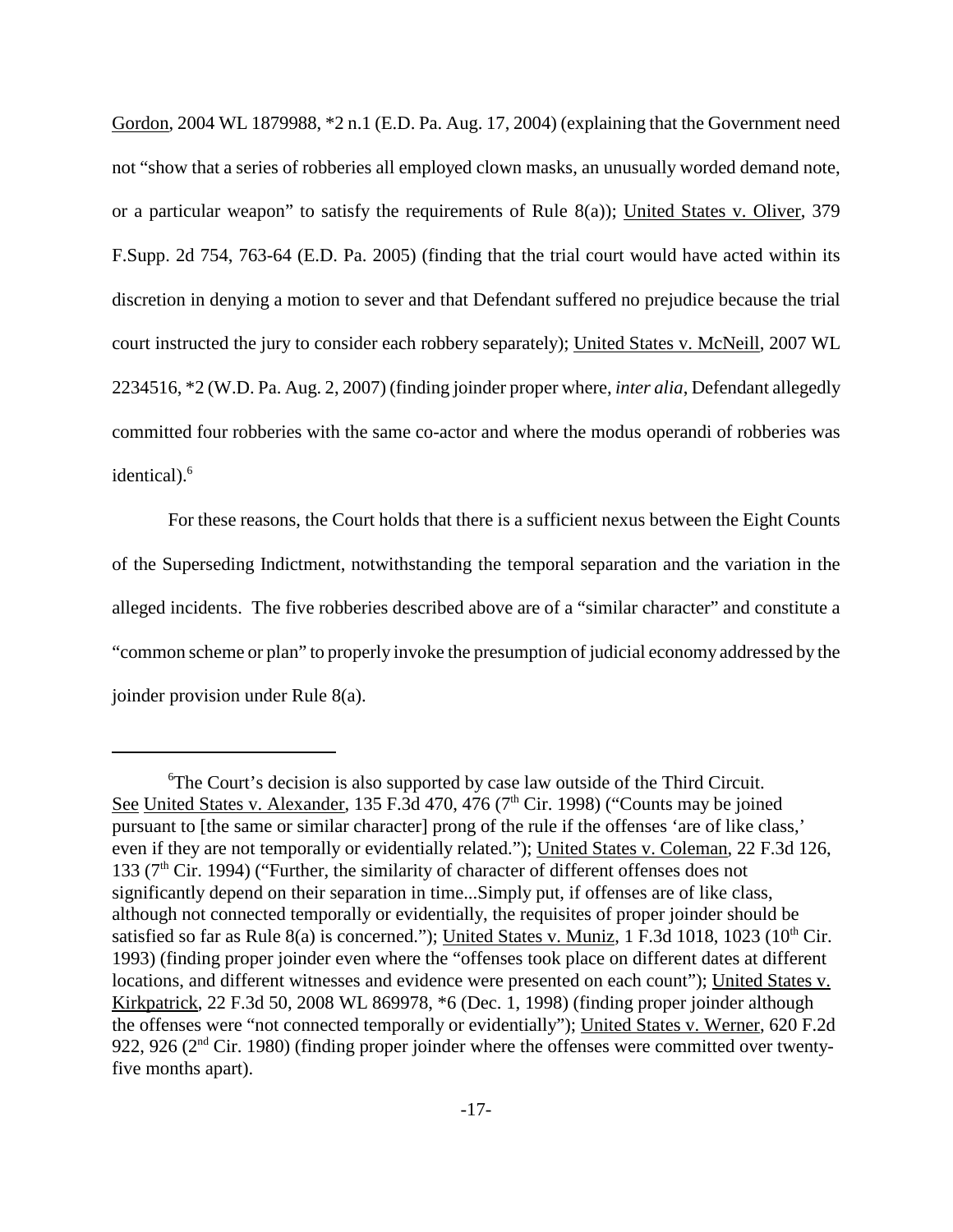#### B. Discretionary Severance Under Rule 14(a)

Next, Defendant Watson argues that even if the Court finds joinder of Counts One through Eight proper under Rule 8(a), he is nevertheless entitled to severance of Count Eight pursuant to Rule  $14(a)$ .<sup>7</sup> Rule  $14(a)$ , supra, "recognizes that there may, nonetheless, be instances where joinder is inappropriate." United States v. Brown, 2002 WL 32739530, \*4 (M.D. Pa. Dec. 17, 2002). However, severance under Rule 14(a) is to be granted "only if there is serious risk that a joint trial will compromise a specific trial right of one of the defendants or prevent the jury from making a reliable judgment about guilt or innocence." McNeill, supra, at  $*3$  (quoting United States v. Zafiro, 506 U.S. 534, 538-39 (1993)).

A defendant bears a "heavy burden" to show that he would suffer "clear and substantial prejudice resulting in a manifestly unfair trial." United States v. Rogers, 2009 WL 650284, \*1 (E.D. Pa. Mar. 12, 2009) (internal quotation omitted); see also United States v. Console, 13 F.3d 641, 655 (3d Cir. 1993) (finding reversible error where defendant shows "clear and substantial prejudice resulting in a manifestly unfair trial"); United States v. Segal, 534 F.2d 578, 583 (3d Cir. 1976) (stating that defendant has the burden of demonstrating that the failure to grant a severance will result in "real not fanciful" prejudice); Government of Virgin Islands v. Sanes, 57 F.3d 338, 341-42 (3d Cir. 1995) (finding joinder improper where it will result in a "manifestly unfair trial, beyond a mere showing that [defendant] would have had a better chance of acquittal with separate trials"). "Mere allegations of prejudice are not enough; and it is not sufficient simply to establish that severance would improve the defendant's chance of acquittal. Rather, he must demonstrate clear

<sup>&</sup>lt;sup>7</sup>"Rule 14's remedy of relief from prejudicial joinder only comes into play after it has been determined that joinder was permissible under Rule 8 or Rule 13." United States v. Graci, 504 F.2d 411, 413 (3d Cir. 1974).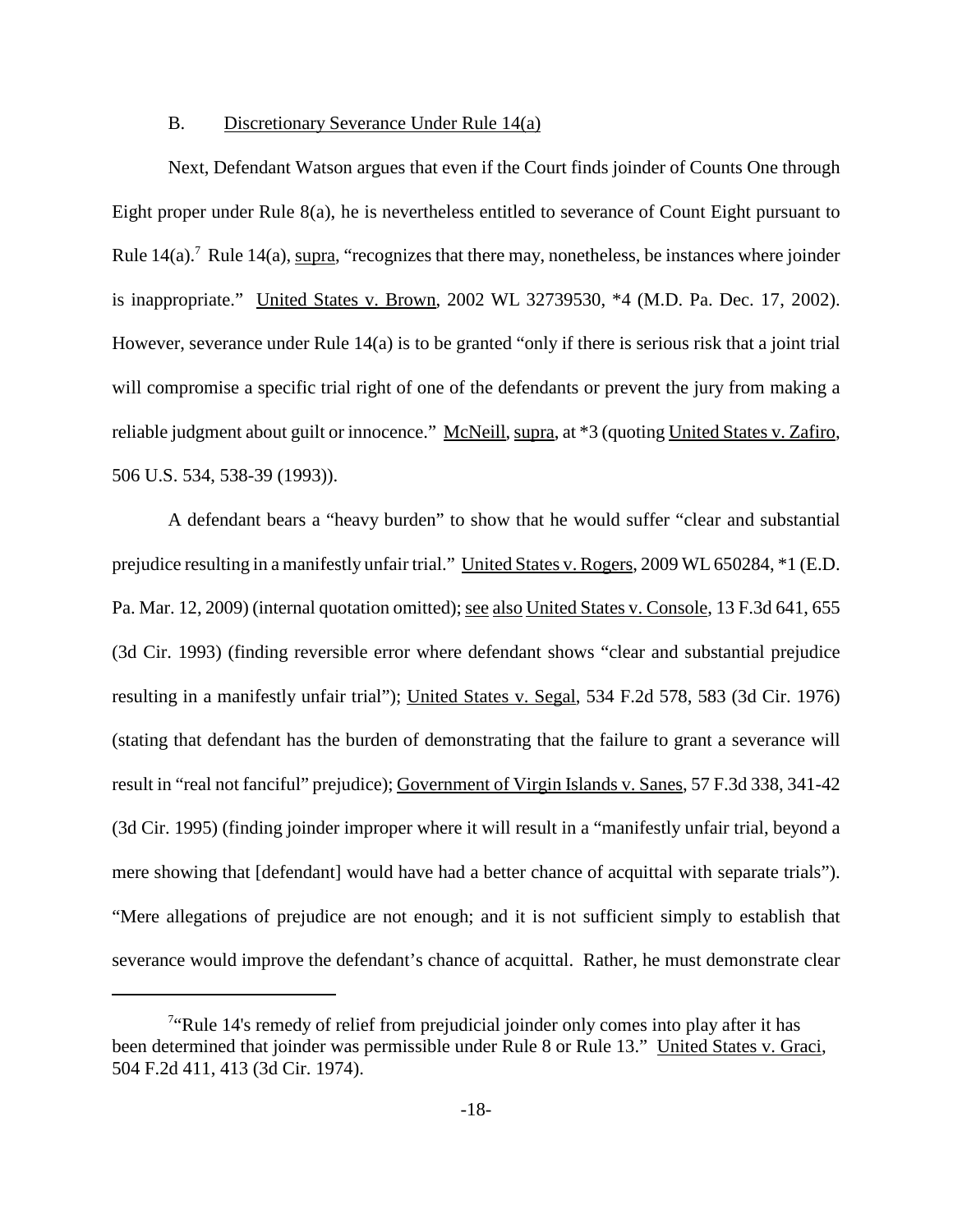and substantial prejudice resulting in a manifestly unfair trial." United States v. Reicherter, 647 F.2d 397, 400 (3d Cir. 1981) (internal citations omitted).

Under these precepts, the question of whether to sever offenses charged in an indictment rests in the discretion of the Court. United States v. Lore, 430 F.3d 190, 205 (3d Cir. 2005). As mentioned above, "the importance of judicial economy dictates a preference for joint trials." Shaw, 2009 WL 3790310, at \*8. Consequently, a district court should exercise this discretion only if the defendant has shown a "serious risk that a joint trial would compromise a specific trial right of one of the defendants." Zafiro, 506 U.S. at 539.

Here, Defendant Watson argues that introduction of evidence of alleged crimes listed in Counts One through Seven of the Superceding Indictment would unduly prejudice the jury in deciding Count Eight, which charges a crime that Defendant submits is temporally and evidentially unrelated to the crimes charged in the other counts, as discussed supra. Defendant maintains that the Government will be unable to present evidence linking Defendant to the crimes alleged in Count Eight, i.e. evidence that Defendant stole the three men's Rolex watches, brought them to Pennsylvania from Virginia, or was in possession of the watches when they were seized. Rather, the Government plans to present evidence pertaining to Counts One through Seven which charge Defendant with conspiring to rob jewelry stores in New Jersey and Pennsylvania with three other persons. Consequently, Defendant argues that he will suffer prejudice if severance of Count Eight is not granted because the jury will cumulate evidence against him and infer a criminal disposition based on evidence relevant only on Counts One through Seven.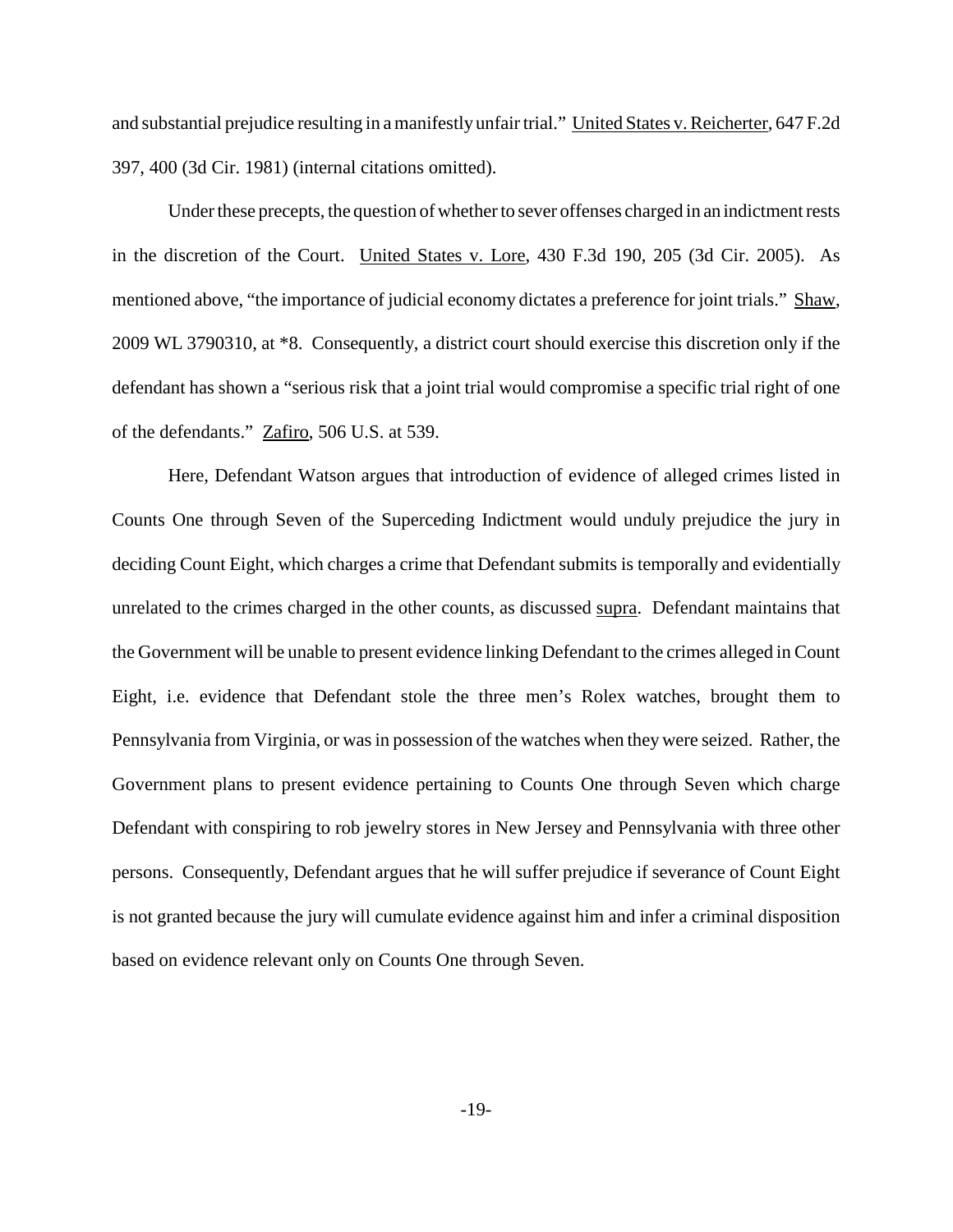Defendant's argument is not convincing. Instead, the Court is persuaded that if severance is granted and a separate trial is held on Count Eight only, it is likely that evidence pertaining to the other robberies would be admissible under Federal Rule of Evidence 404(b) to show common plan, identity, opportunity, or distinctive modus operandi.<sup>8</sup> Specifically, the Government would seek to introduce evidence of Defendant's involvement in a conspiracy to rob jewelry stores as alleged in Counts One through Seven to prove that Defendant (and not Ms. McGeth) wasthe party responsible for taking and/or hiding the three men's Rolex watchesin Ms. McGeth's house on August 30, 2007. Additionally, the Government would seek to introduce at a trial on Count Eight the sledgehammer and crowbar, which were the contents of the black duffel bag found in Ms. McGeth's home, discussed supra. These tools of the robbery trade would be admissible under Rule 404(b) to prove a distinctive modus operandi.

Consequently, in cases such as this one where "evidence of each of the joined offenses would be admissible in a separate trial for the other," concern about cumulation of evidence and inference of a criminal disposition are "largely absent." McNeil, 2007 WL 2234516, at \*3 (quoting United States v. Dileo, 859 F. Supp. 940, 944 (W.D. Pa. 1994)); <u>see, e.g., Hudgins</u>, 338 Fed. App'x at 153 (affirming the denial of severance because evidence of a first robbery would have been admitted in a trial for the second robbery as proof of plan and knowledge under Fed. R. Evid. 404(b)); United States v. Torres, 251 Fed. App'x 763, 764 (3d Cir. 2007) (finding no prejudice and proper denial of severance where evidence of other robberies would have been admissible in separate trials to

<sup>&</sup>lt;sup>8</sup>Fed. R. Ev. 404(b) provides as follows: "Evidence of other crimes, wrongs, or acts is not admissible to prove the character of a person in order to show action in conformity therewith. It may, however, be admissible for other purposes, such as proof of motive, opportunity, intent, preparation, plan, knowledge, identity, or absence of mistake or accident...."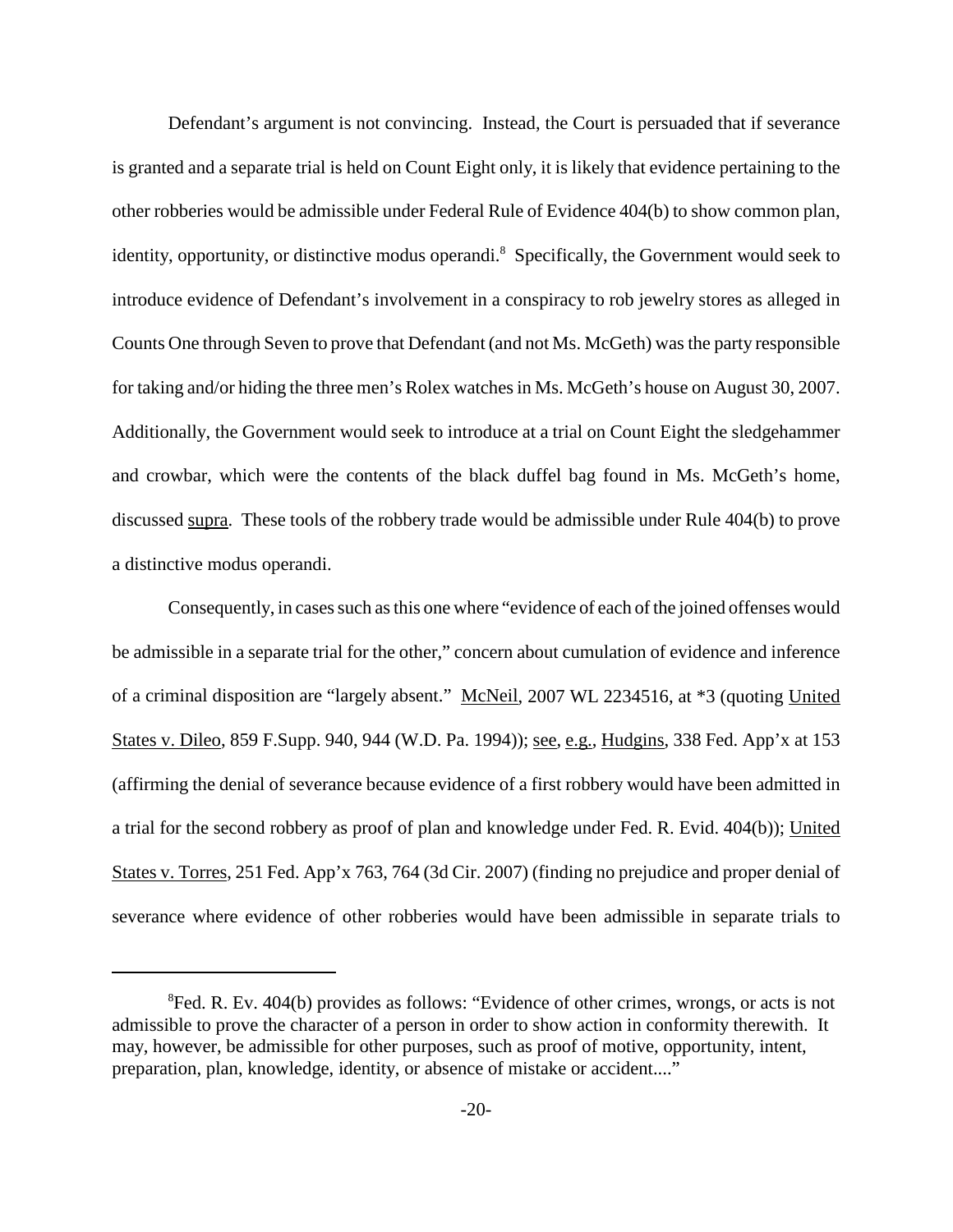demonstrate Defendant's identity as one of the robbers). Here, bifurcation is an unnecessary remedy because evidence in a subsequent trial will likely be duplicative of that presented by the Government in the initial trial, and the prejudice to Defendant at the first trial will be "largely absent."

A jury can reasonably be expected to compartmentalize evidence to prove the various offenses. Reicherter, 647 F.2d at 400. A properly instructed jury will be able to compartmentalize evidence at trial of the four robberies committed between August 2003 and December 2004 from evidence of the alleged robbery of three men's Rolex watches in August 2007. As the Supreme Court explained, "Rule 14 does not require severance even if prejudice isshown; rather, it leavesthe tailoring of relief to be granted, if any, to the district court's sound discretion." Zafiro, 506 U.S. at 538-39 ("less drastic measures, such as limiting instructions, often will suffice"). Of course, the Court will instruct the jury to consider each robbery separately. See Oliver, 379 F.Supp.2d at 764 n.35; Brown, 2002 WL 32739530, at \*5 n.8; Bailey, 223 Fed. App'x at 161. Finally, Defendant "is represented by experienced counsel, and the risk of confusion is virtually non-existent." Dileo, 859 F.Supp. at 944.

### **V. CONCLUSION**

The Government has proven that the search of Ms. McGeth's home and seizure of the black duffel bag and its contents on August 30, 2007 was reasonable based on the voluntary consent doctrine, and the evidence will not be suppressed. Further, Defendant Watson has not demonstrated that the risk of unfair prejudice overcomes the preference for a single trial in circumstances such as those presented here. Defendant has offered no reason to believe that a jury will not be able to compartmentalize the evidence as to each count of the Superceding Indictment, nor has Defendant offered a reason to expect the jury to either refuse or be unable to follow a limiting instruction from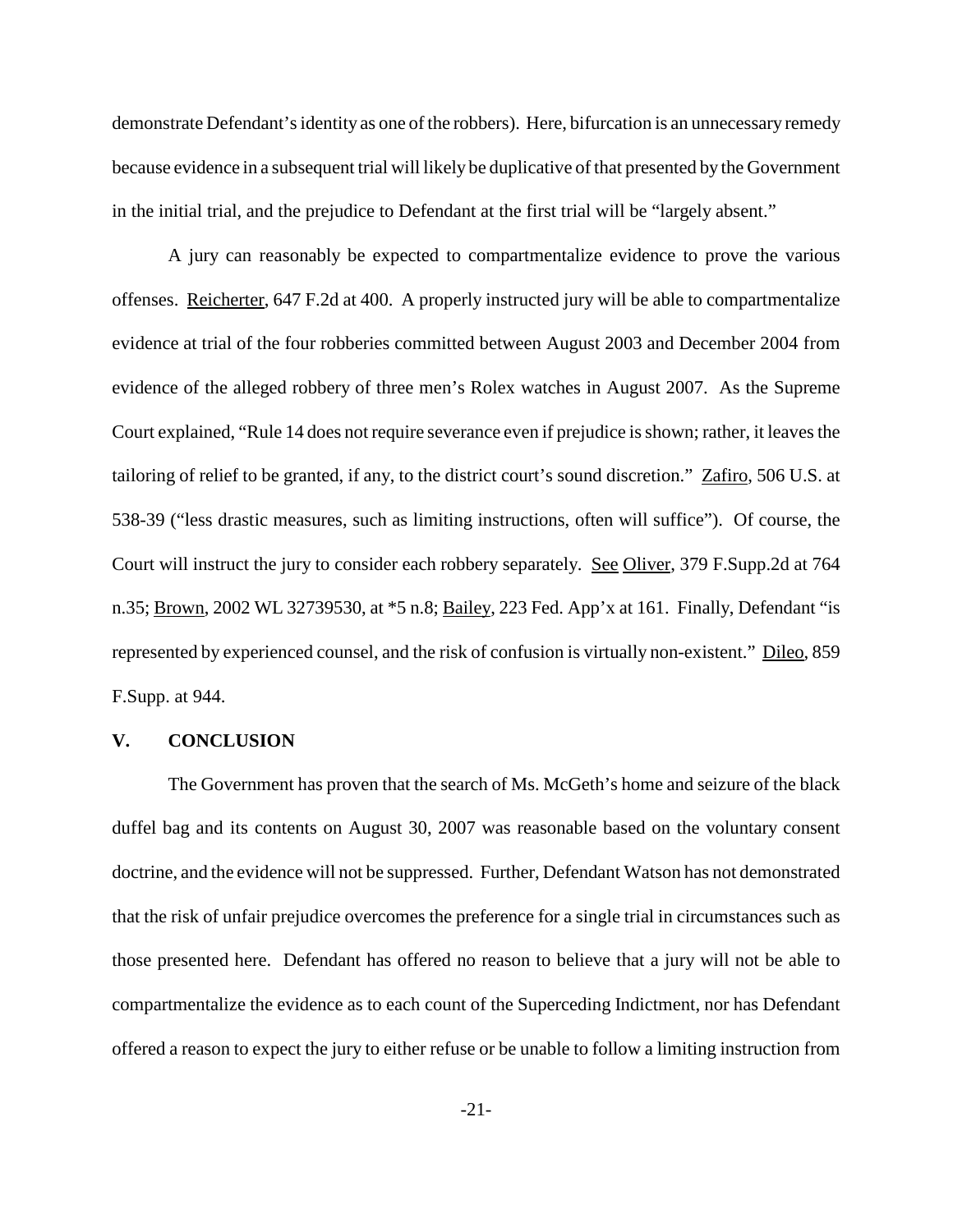the Court. For the foregoing reasons, Defendant's Motion to Suppress Physical Evidence (Doc. No. 60) and Motion to Sever (Doc. No. 55) will be denied. An appropriate Order follows.